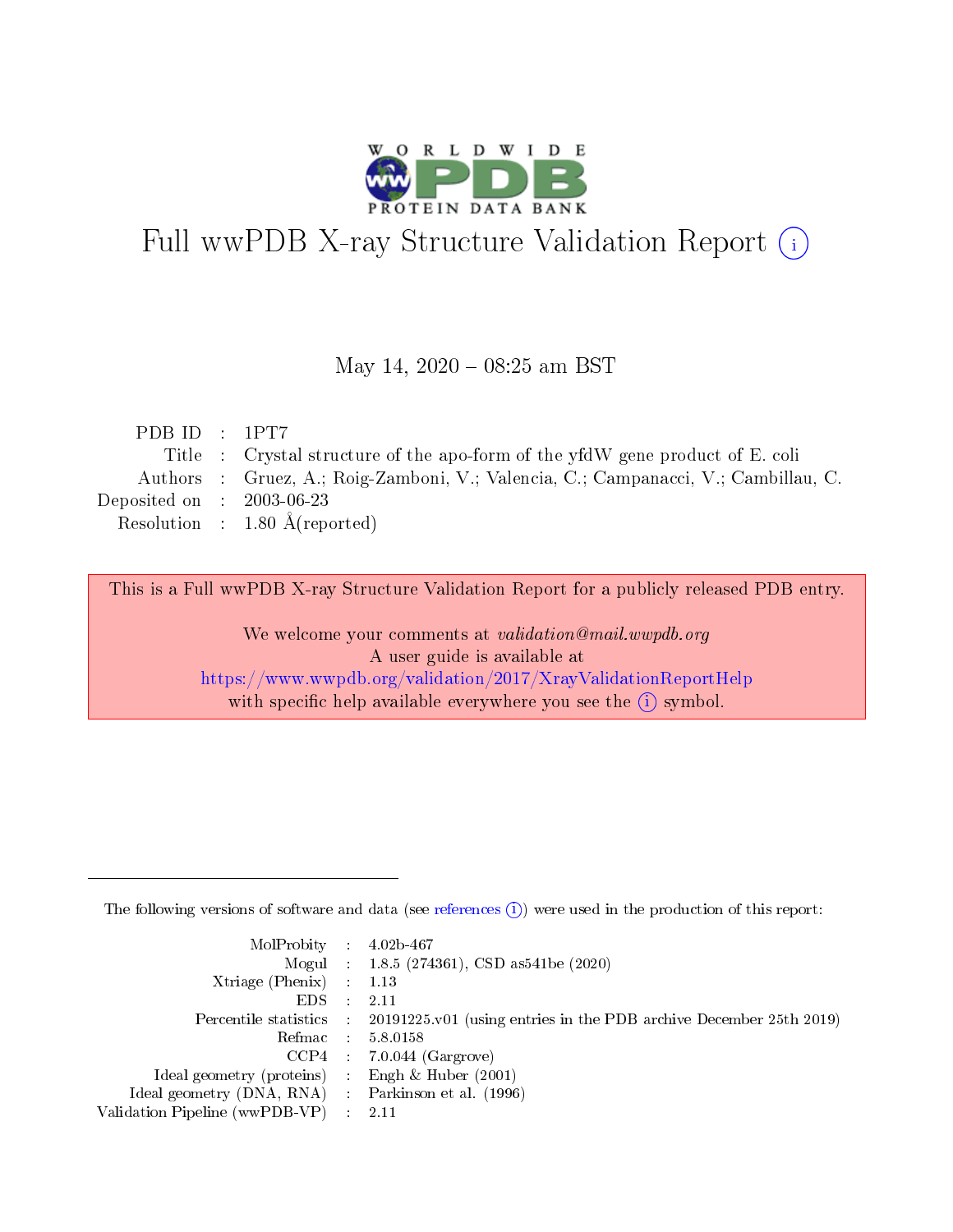# 1 [O](https://www.wwpdb.org/validation/2017/XrayValidationReportHelp#overall_quality)verall quality at a glance  $(i)$

The following experimental techniques were used to determine the structure: X-RAY DIFFRACTION

The reported resolution of this entry is 1.80 Å.

Percentile scores (ranging between 0-100) for global validation metrics of the entry are shown in the following graphic. The table shows the number of entries on which the scores are based.



| Metric                | Whole archive<br>$(\#\text{Entries})$ | Similar resolution<br>$(\#\text{Entries},\,\text{resolution}\,\,\text{range}(\textup{\AA}))$ |
|-----------------------|---------------------------------------|----------------------------------------------------------------------------------------------|
| $R_{free}$            | 130704                                | $5950(1.80-1.80)$                                                                            |
| Clashscore            | 141614                                | $6793(1.80-1.80)$                                                                            |
| Ramachandran outliers | 138981                                | 6697 $(1.80-1.80)$                                                                           |
| Sidechain outliers    | 138945                                | 6696 (1.80-1.80)                                                                             |
| RSRZ outliers         | 127900                                | $5850(1.80-1.80)$                                                                            |

The table below summarises the geometric issues observed across the polymeric chains and their fit to the electron density. The red, orange, yellow and green segments on the lower bar indicate the fraction of residues that contain outliers for  $>=3, 2, 1$  and 0 types of geometric quality criteria respectively. A grey segment represents the fraction of residues that are not modelled. The numeric value for each fraction is indicated below the corresponding segment, with a dot representing fractions <=5% The upper red bar (where present) indicates the fraction of residues that have poor fit to the electron density. The numeric value is given above the bar.

| Mol | ${\bf Chain}$ | ' Length | Quality of chain |     |    |
|-----|---------------|----------|------------------|-----|----|
|     |               | 437      | $\%$<br>82%      | 12% | 5% |
|     |               | 437      | %<br>77%         | 15% | 5% |

The following table lists non-polymeric compounds, carbohydrate monomers and non-standard residues in protein, DNA, RNA chains that are outliers for geometric or electron-density-fit criteria:

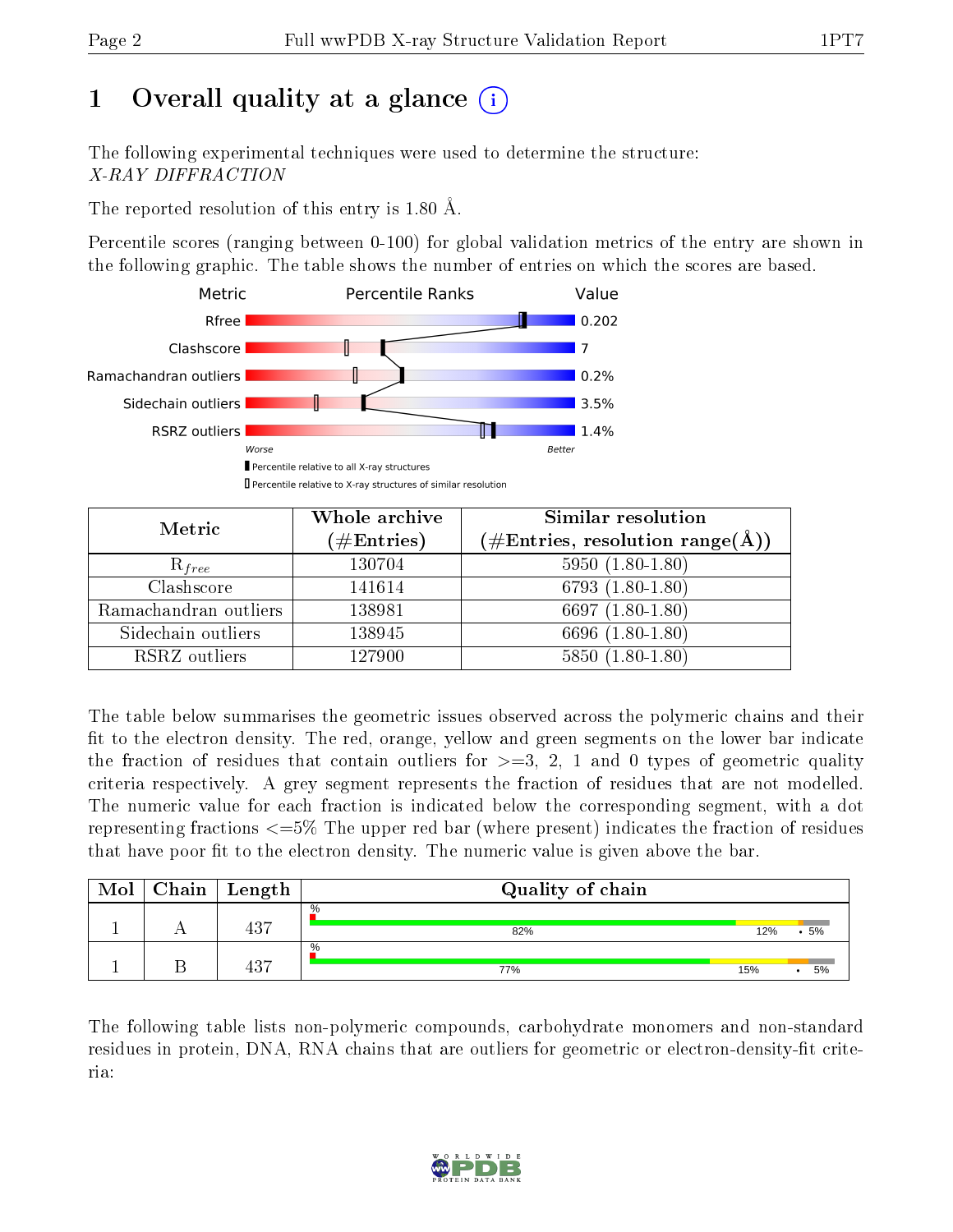| Mol |  |     |  | Type   Chain   Res   Chirality   Geometry   Clashes   Electron density |
|-----|--|-----|--|------------------------------------------------------------------------|
|     |  | 602 |  |                                                                        |
|     |  | 603 |  |                                                                        |

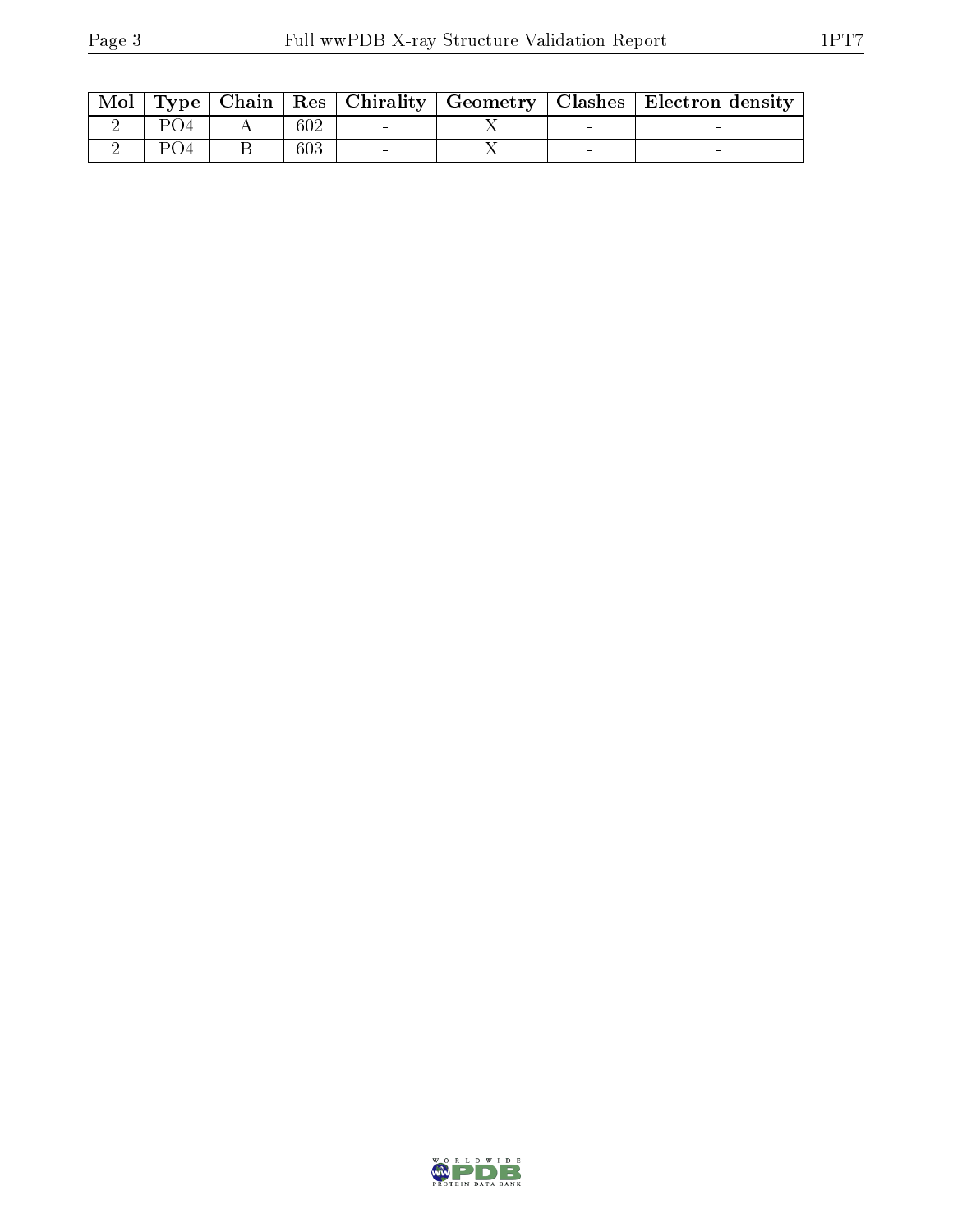# 2 Entry composition (i)

There are 4 unique types of molecules in this entry. The entry contains 7024 atoms, of which 0 are hydrogens and 0 are deuteriums.

In the tables below, the ZeroOcc column contains the number of atoms modelled with zero occupancy, the AltConf column contains the number of residues with at least one atom in alternate conformation and the Trace column contains the number of residues modelled with at most 2 atoms.

Molecule 1 is a protein called Hypothetical protein yfdW.

| Mol | Chain | Residues | Atoms               |      |     |     |  | $ZeroOcc \mid AltConf \mid Trace$ |  |  |
|-----|-------|----------|---------------------|------|-----|-----|--|-----------------------------------|--|--|
|     |       | 415      | $\rm Total$<br>3216 | 2040 | 549 | 610 |  | 51                                |  |  |
|     |       | 415      | $\rm Total$<br>3216 | 2040 | 549 | 610 |  | 27                                |  |  |

| Chain            | Residue  | Modelled         | Actual         | Comment                 | Reference         |
|------------------|----------|------------------|----------------|-------------------------|-------------------|
| A                | $-20$    | <b>SER</b>       | ÷.             | <b>CLONING ARTIFACT</b> | <b>UNP P69902</b> |
| $\bf{A}$         | $-19$    | <b>TYR</b>       | ÷,             | CLONING ARTIFACT        | <b>UNP P69902</b> |
| $\bf{A}$         | $-18$    | <b>TYR</b>       |                | <b>CLONING ARTIFACT</b> | <b>UNP P69902</b> |
| А                | $-17$    | <b>HIS</b>       |                | <b>EXPRESSION TAG</b>   | <b>UNP P69902</b> |
| $\bf{A}$         | $-16$    | <b>HIS</b>       | ÷              | <b>EXPRESSION TAG</b>   | <b>UNP P69902</b> |
| $\boldsymbol{A}$ | $-15$    | <b>HIS</b>       | ÷              | <b>EXPRESSION TAG</b>   | <b>UNP P69902</b> |
| $\bf{A}$         | $-14$    | <b>HIS</b>       | $\blacksquare$ | <b>EXPRESSION TAG</b>   | <b>UNP P69902</b> |
| $\bf{A}$         | $-13$    | $\overline{HIS}$ | -              | <b>EXPRESSION TAG</b>   | <b>UNP P69902</b> |
| $\bf{A}$         | $-12$    | <b>HIS</b>       | ÷              | <b>EXPRESSION TAG</b>   | <b>UNP P69902</b> |
| $\bf{A}$         | $-11$    | <b>LEU</b>       |                | CLONING ARTIFACT        | <b>UNP P69902</b> |
| A                | $-10$    | GLU              | $\equiv$       | <b>CLONING ARTIFACT</b> | <b>UNP P69902</b> |
| $\bf{A}$         | $-9$     | <b>SER</b>       | ÷,             | <b>CLONING ARTIFACT</b> | <b>UNP P69902</b> |
| $\boldsymbol{A}$ | $-8$     | <b>THR</b>       | $\frac{1}{2}$  | <b>CLONING ARTIFACT</b> | <b>UNP P69902</b> |
| $\bf{A}$         | $-7$     | <b>SER</b>       | ÷              | <b>CLONING ARTIFACT</b> | <b>UNP P69902</b> |
| $\bf{A}$         | $-6$     | <b>LEU</b>       | ÷,             | CLONING ARTIFACT        | <b>UNP P69902</b> |
| $\bf{A}$         | $-5$     | <b>TYR</b>       | $\frac{1}{2}$  | <b>CLONING ARTIFACT</b> | <b>UNP P69902</b> |
| $\bf{A}$         | $-4$     | <b>LYS</b>       |                | CLONING ARTIFACT        | <b>UNP P69902</b> |
| $\bf{A}$         | $-3$     | <b>LYS</b>       |                | CLONING ARTIFACT        | <b>UNP P69902</b> |
| $\bf{A}$         | $-2$     | <b>ALA</b>       | $\equiv$       | <b>CLONING ARTIFACT</b> | <b>UNP P69902</b> |
| $\overline{A}$   | $-1$     | <b>GLY</b>       | ÷,             | <b>CLONING ARTIFACT</b> | <b>UNP P69902</b> |
| $\bf{A}$         | $\theta$ | <b>LEU</b>       | $\blacksquare$ | CLONING ARTIFACT        | <b>UNP P69902</b> |
| $\, {\bf B}$     | $-20$    | <b>SER</b>       | ÷              | <b>CLONING ARTIFACT</b> | <b>UNP P69902</b> |
| B                | $-19$    | <b>TYR</b>       | ÷              | <b>CLONING ARTIFACT</b> | <b>UNP P69902</b> |
| $\, {\bf B}$     | $-18$    | <b>TYR</b>       | ÷,             | <b>CLONING ARTIFACT</b> | <b>UNP P69902</b> |
| B                | $-17$    | <b>HIS</b>       | ÷              | <b>EXPRESSION TAG</b>   | <b>UNP P69902</b> |

There are 42 discrepancies between the modelled and reference sequences:

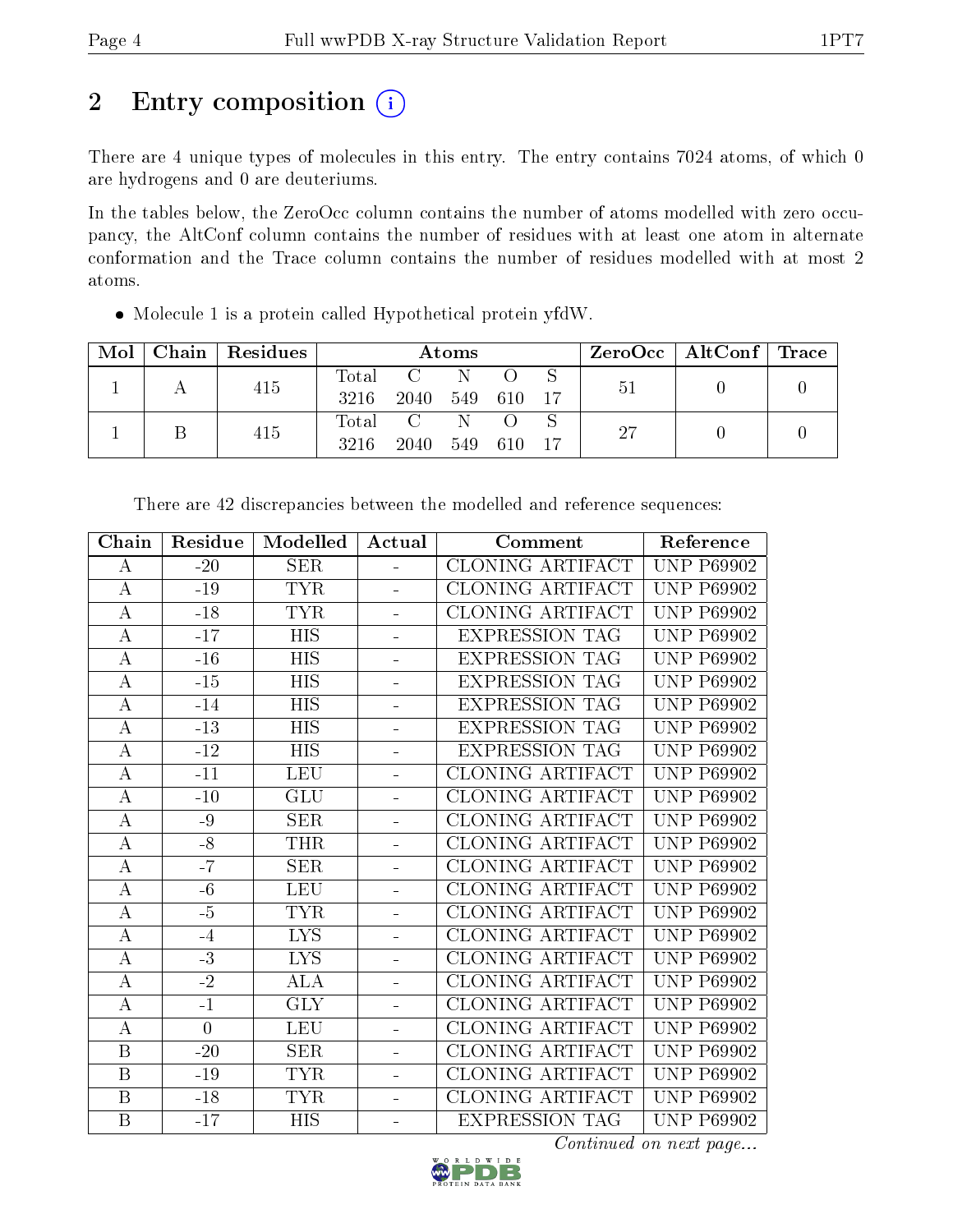| Chain | Residue        | Modelled   | Actual | Comment                 | Reference         |
|-------|----------------|------------|--------|-------------------------|-------------------|
| Β     | $-16$          | HIS        |        | <b>EXPRESSION TAG</b>   | <b>UNP P69902</b> |
| B     | $-15$          | <b>HIS</b> |        | <b>EXPRESSION TAG</b>   | <b>UNP P69902</b> |
| B     | $-14$          | HIS        |        | <b>EXPRESSION TAG</b>   | <b>UNP P69902</b> |
| B     | $-13$          | <b>HIS</b> |        | <b>EXPRESSION TAG</b>   | <b>UNP P69902</b> |
| B     | $-12$          | <b>HIS</b> |        | <b>EXPRESSION TAG</b>   | <b>UNP P69902</b> |
| B     | $-11$          | LEU        |        | CLONING ARTIFACT        | <b>UNP P69902</b> |
| B     | $-10$          | <b>GLU</b> |        | <b>CLONING ARTIFACT</b> | <b>UNP P69902</b> |
| B     | $-9$           | SER        |        | <b>CLONING ARTIFACT</b> | <b>UNP P69902</b> |
| B     | $-8$           | <b>THR</b> |        | <b>CLONING ARTIFACT</b> | <b>UNP P69902</b> |
| B     | $-7$           | <b>SER</b> |        | <b>CLONING ARTIFACT</b> | <b>UNP P69902</b> |
| B     | $-6$           | <b>LEU</b> |        | CLONING ARTIFACT        | <b>UNP P69902</b> |
| B     | $-5$           | <b>TYR</b> |        | CLONING ARTIFACT        | <b>UNP P69902</b> |
| B     | $-4$           | <b>LYS</b> |        | <b>CLONING ARTIFACT</b> | <b>UNP P69902</b> |
| B     | $-3$           | <b>LYS</b> |        | CLONING ARTIFACT        | <b>UNP P69902</b> |
| B     | $-2$           | $\rm ALA$  |        | CLONING ARTIFACT        | <b>UNP P69902</b> |
| B     | $-1$           | <b>GLY</b> |        | <b>CLONING ARTIFACT</b> | <b>UNP P69902</b> |
| B     | $\overline{0}$ | LEU        |        | CLONING ARTIFACT        | <b>UNP P69902</b> |

 $\bullet$  Molecule 2 is PHOSPHATE ION (three-letter code: PO4) (formula:  $\mathrm{O_4P}) .$ 



|  | Mol   Chain   Residues | Atoms                      | $ZeroOcc \mid AltConf \mid$ |
|--|------------------------|----------------------------|-----------------------------|
|  |                        | Total O P<br>$5 -$         |                             |
|  |                        | Total O P<br>$\frac{5}{2}$ |                             |
|  |                        | Total O P                  |                             |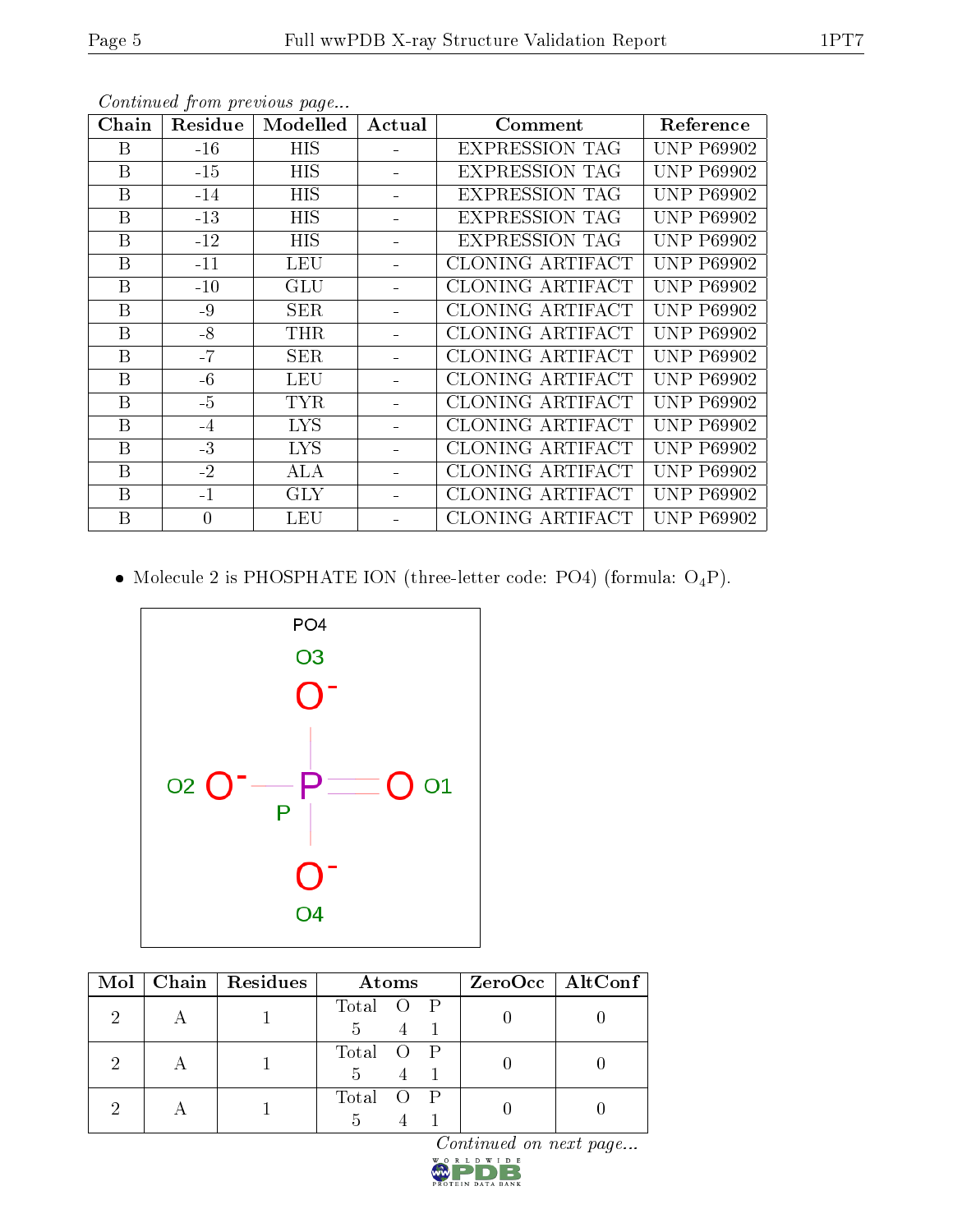Continued from previous page...

| Mol | Chain | Residues | Atoms      |  | ZeroOcc   AltConf |  |
|-----|-------|----------|------------|--|-------------------|--|
| 2   | А     |          | Total<br>P |  |                   |  |
|     |       |          | 5<br>4     |  |                   |  |
| 2   | B     |          | Total<br>P |  |                   |  |
|     |       |          | 5          |  |                   |  |
| 2   | В     |          | Total<br>Ρ |  |                   |  |
|     |       |          | 5          |  |                   |  |
| 2   | В     |          | Total<br>Ρ |  |                   |  |
|     |       |          | 5          |  |                   |  |
| ച   | B     |          | Total<br>Р |  |                   |  |
|     |       |          | 5          |  |                   |  |

 $\bullet$  Molecule 3 is GLYCEROL (three-letter code: GOL) (formula:  $\rm{C_3H_8O_3}).$ 



|  | Mol   Chain   Residues | Atoms                 | ZeroOcc   AltConf |
|--|------------------------|-----------------------|-------------------|
|  |                        | Total C O<br>$\sim$ 3 |                   |
|  |                        | Total C O             |                   |

Molecule 4 is water.

| Mol | $\mid$ Chain $\mid$ Residues | Atoms                     | $ZeroOcc$   AltConf |
|-----|------------------------------|---------------------------|---------------------|
|     | 279                          | Total<br>279<br>279       |                     |
|     | 261                          | $\rm Total$<br>261<br>261 |                     |

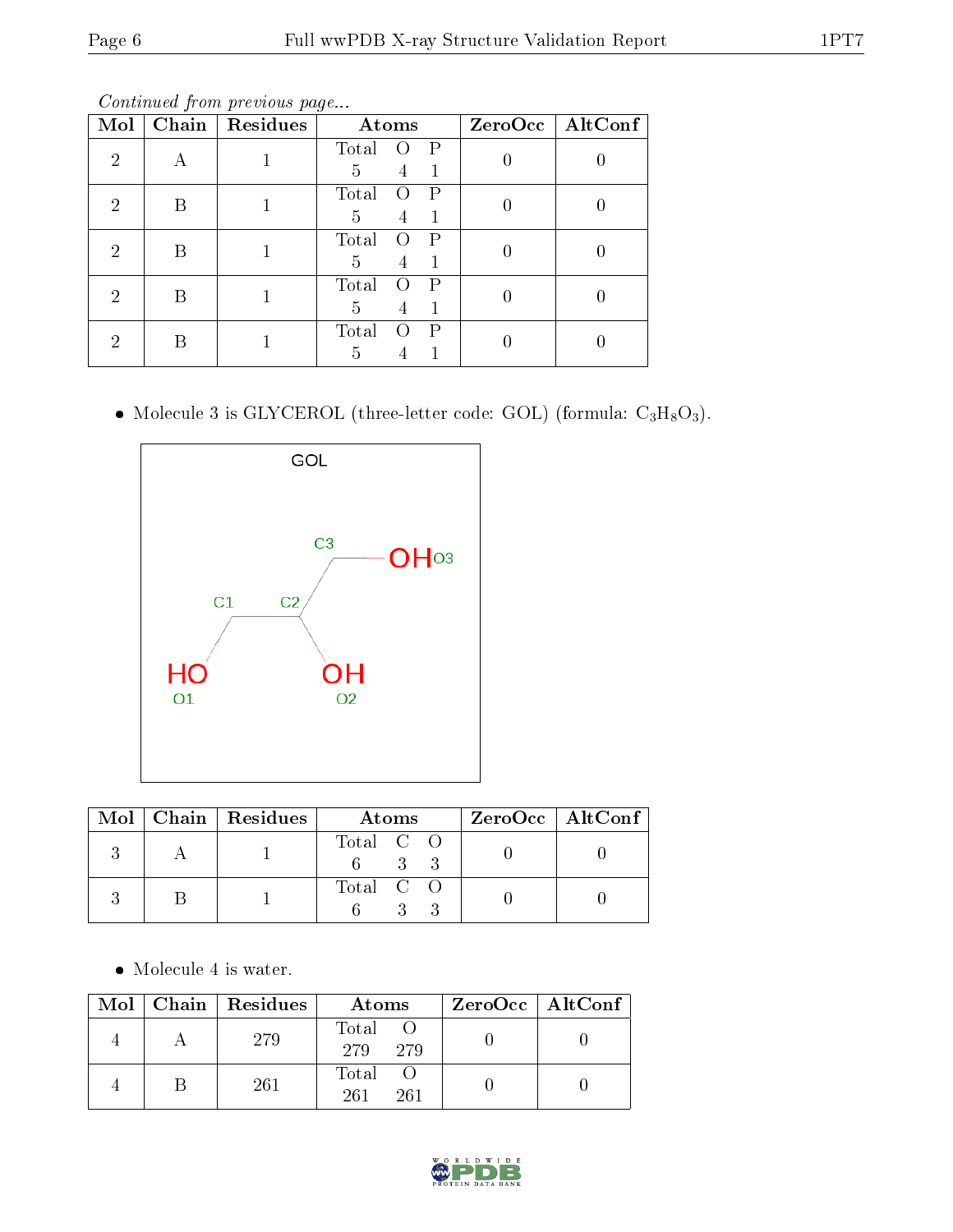# 3 Residue-property plots  $(i)$

These plots are drawn for all protein, RNA and DNA chains in the entry. The first graphic for a chain summarises the proportions of the various outlier classes displayed in the second graphic. The second graphic shows the sequence view annotated by issues in geometry and electron density. Residues are color-coded according to the number of geometric quality criteria for which they contain at least one outlier: green  $= 0$ , yellow  $= 1$ , orange  $= 2$  and red  $= 3$  or more. A red dot above a residue indicates a poor fit to the electron density (RSRZ  $> 2$ ). Stretches of 2 or more consecutive residues without any outlier are shown as a green connector. Residues present in the sample, but not in the model, are shown in grey.



• Molecule 1: Hypothetical protein yfdW

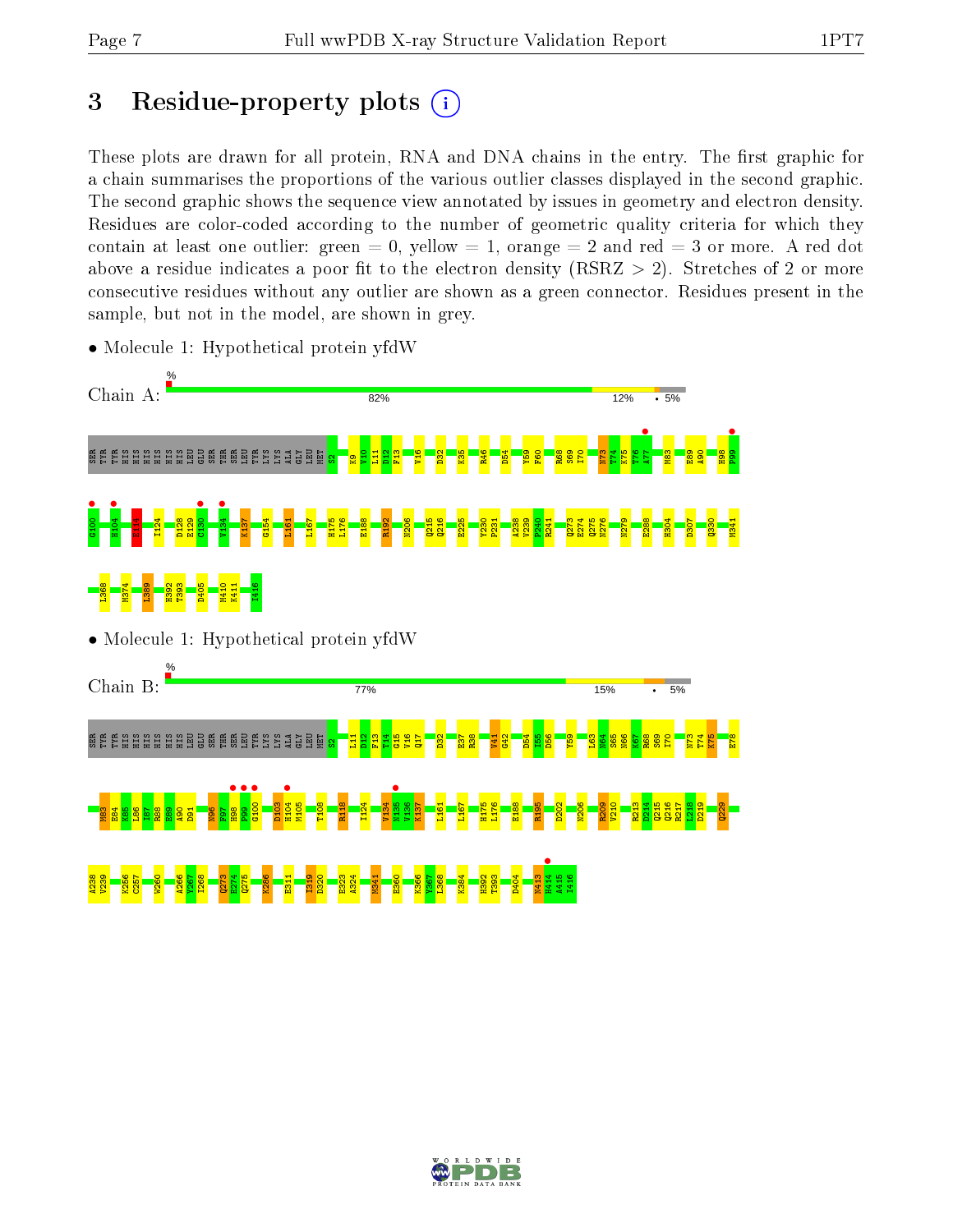# 4 Data and refinement statistics  $(i)$

| Property                                                         | Value                                                      | Source     |
|------------------------------------------------------------------|------------------------------------------------------------|------------|
| Space group                                                      | P 21 21 21                                                 | Depositor  |
| Cell constants                                                   | $118.63\text{\AA}$ $136.31\text{\AA}$<br>$60.92\text{\AA}$ | Depositor  |
| a, b, c, $\alpha$ , $\beta$ , $\gamma$                           | $90.00^\circ$<br>$90.00^\circ$<br>$90.00^\circ$            |            |
| Resolution $(A)$                                                 | 20.00<br>$-1.80$                                           | Depositor  |
|                                                                  | 19.88<br>$-1.80$                                           | <b>EDS</b> |
| % Data completeness                                              | $\overline{89.5}$ $(20.00-1.80)$                           | Depositor  |
| (in resolution range)                                            | 89.5 (19.88-1.80)                                          | <b>EDS</b> |
| $R_{merge}$                                                      | (Not available)                                            | Depositor  |
| $\mathrm{R}_{sym}$                                               | 0.05                                                       | Depositor  |
| $\langle I/\sigma(I) \rangle^{-1}$                               | $5.07$ (at $1.80\text{\AA}$ )                              | Xtriage    |
| Refinement program                                               | REFMAC 5.1.19                                              | Depositor  |
| $R, R_{free}$                                                    | 0.159,<br>0.191                                            | Depositor  |
|                                                                  | 0.171,<br>0.202                                            | DCC        |
| $R_{free}$ test set                                              | 2468 reflections $(2.99\%)$                                | wwPDB-VP   |
| Wilson B-factor $(A^2)$                                          | 16.8                                                       | Xtriage    |
| Anisotropy                                                       | 0.708                                                      | Xtriage    |
| Bulk solvent $k_{sol}(\text{e}/\text{A}^3), B_{sol}(\text{A}^2)$ | 0.40, 52.2                                                 | <b>EDS</b> |
| L-test for twinning <sup>2</sup>                                 | $< L >$ = 0.46, $< L2 >$ = 0.29                            | Xtriage    |
| Estimated twinning fraction                                      | No twinning to report.                                     | Xtriage    |
| $\overline{F_o}, \overline{F_c}$ correlation                     | 0.96                                                       | <b>EDS</b> |
| Total number of atoms                                            | 7024                                                       | wwPDB-VP   |
| Average B, all atoms $(A^2)$                                     | 22.0                                                       | wwPDB-VP   |

Xtriage's analysis on translational NCS is as follows: The analyses of the Patterson function reveals a significant off-origin peak that is 39.31  $\%$  of the origin peak, indicating pseudo-translational symmetry. The chance of finding a peak of this or larger height randomly in a structure without pseudo-translational symmetry is equal to 3.2371e-04. The detected translational NCS is most likely also responsible for the elevated intensity ratio.

<sup>&</sup>lt;sup>2</sup>Theoretical values of  $\langle |L| \rangle$ ,  $\langle L^2 \rangle$  for acentric reflections are 0.5, 0.333 respectively for untwinned datasets, and 0.375, 0.2 for perfectly twinned datasets.



<span id="page-7-1"></span><span id="page-7-0"></span><sup>1</sup> Intensities estimated from amplitudes.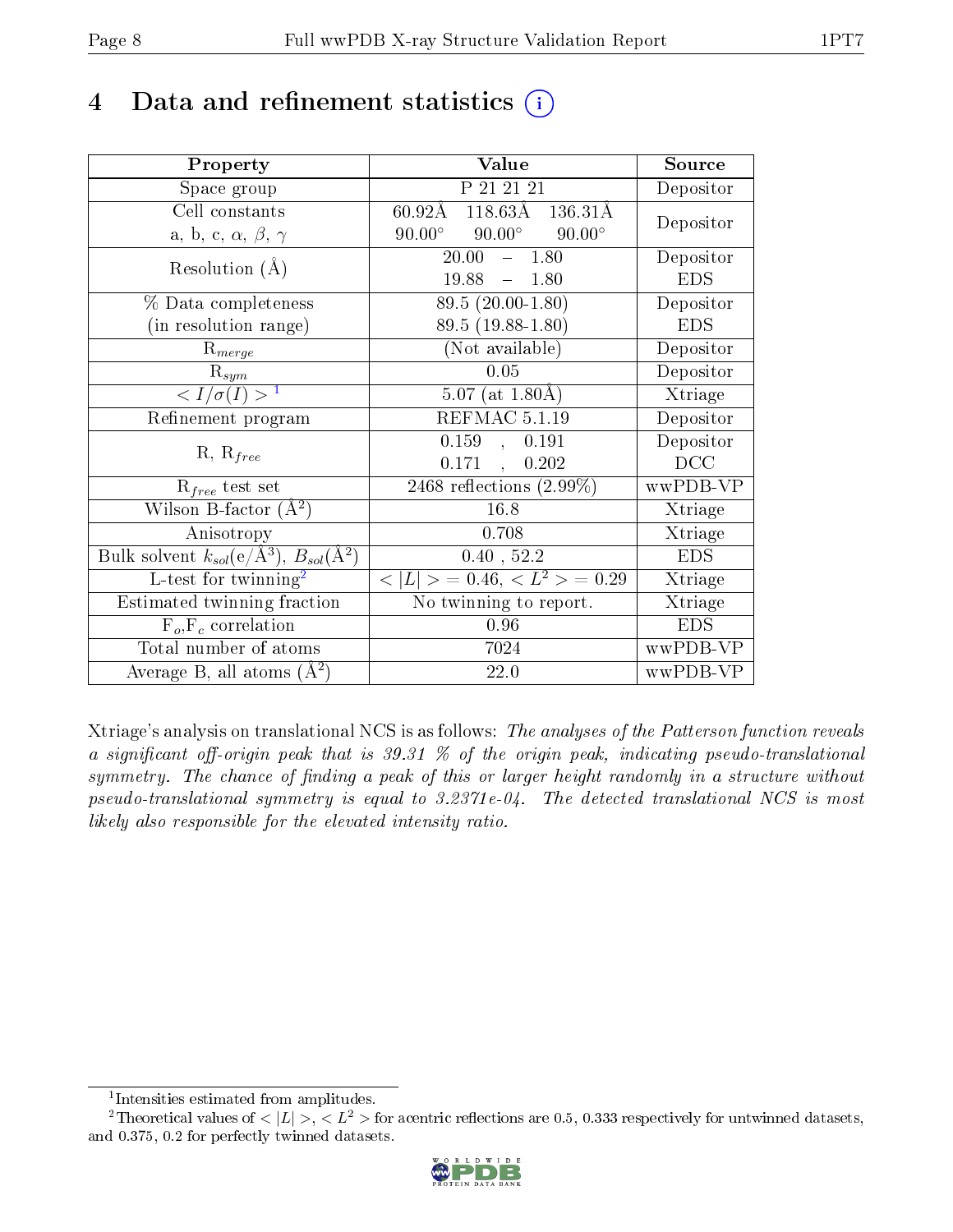# 5 Model quality  $(i)$

# 5.1 Standard geometry  $(i)$

Bond lengths and bond angles in the following residue types are not validated in this section: GOL, PO4

The Z score for a bond length (or angle) is the number of standard deviations the observed value is removed from the expected value. A bond length (or angle) with  $|Z| > 5$  is considered an outlier worth inspection. RMSZ is the root-mean-square of all Z scores of the bond lengths (or angles).

| Mol<br>Chain |       |             | Bond lengths    | Bond angles |                     |  |
|--------------|-------|-------------|-----------------|-------------|---------------------|--|
|              | RMSZ. | # $ Z  > 5$ | RMSZ            | # $ Z  > 5$ |                     |  |
|              |       | 1.04        | $2/3292(0.1\%)$ | 1.01        | $15/4469$ $(0.3\%)$ |  |
|              |       | 0.94        | $2/3292(0.1\%)$ | 0.99        | $18/4469$ $(0.4\%)$ |  |
| All          | АH    | 0.99        | $4/6584(0.1\%)$ | 1.00        | $33/8938$ $(0.4\%)$ |  |

Chiral center outliers are detected by calculating the chiral volume of a chiral center and verifying if the center is modelled as a planar moiety or with the opposite hand.A planarity outlier is detected by checking planarity of atoms in a peptide group, atoms in a mainchain group or atoms of a sidechain that are expected to be planar.

|  | $\mid$ Mol $\mid$ Chain $\mid$ #Chirality outliers $\mid$ #Planarity outliers $\mid$ |
|--|--------------------------------------------------------------------------------------|
|  |                                                                                      |

| Mol |        |            | $\mid$ Chain $\mid$ Res $\mid$ Type $\mid$ Atoms $\mid$ | <b>Z</b> 1     | $\vert$ Observed $(A)$ $\vert$ | $\vert$ Ideal( $\AA$ ) |
|-----|--------|------------|---------------------------------------------------------|----------------|--------------------------------|------------------------|
|     | $-114$ | <b>GLU</b> | $\mid$ CG-CD $\mid$                                     | $\vert$ -25.37 |                                | エトコ                    |
|     | 195    |            | $ARG   CD-NE  $                                         | $-7.49$        | 1.33                           | -46                    |
|     | 75.    | LYS.       | $^+$ CB-CG $^-$                                         | 5.22           | $1.66\,$                       | 1.52                   |
|     | 225.   |            | $CG-CD$                                                 | $-5.04$        |                                | 151                    |

All (4) bond length outliers are listed below:

All (33) bond angle outliers are listed below:

| Mol | Chain | Res | Type                 | Atoms               | Z        | Observed $(°)$ | Ideal(°) |
|-----|-------|-----|----------------------|---------------------|----------|----------------|----------|
|     | А     | 114 | $\operatorname{GLU}$ | $CB-CG-CD$          | 19.89    | 167.89         | 114.20   |
|     | А     | 114 | GLU                  | $CG-CD-OE2$         | $-10.90$ | 96.50          | 118.30   |
|     | В     | 118 | $\rm{ARG}$           | $NE- CZ-NH2$        | $-9.37$  | 115.62         | 120.30   |
|     | В     | 202 | ASP                  | $CB-CG-OD2$         | 9.26     | 126.64         | 118.30   |
|     | А     | 114 | GLU                  | $CG$ - $CD$ - $OE1$ | 8.77     | 135.83         | 118.30   |
|     | В     | 134 | VAL                  | $CB-CA-C$           | $-8.05$  | 96.11          | 111.40   |
|     | В     | 118 | $\rm{ARG}$           | $NE- CZ-NH1$        | 7.40     | 124.00         | 120.30   |

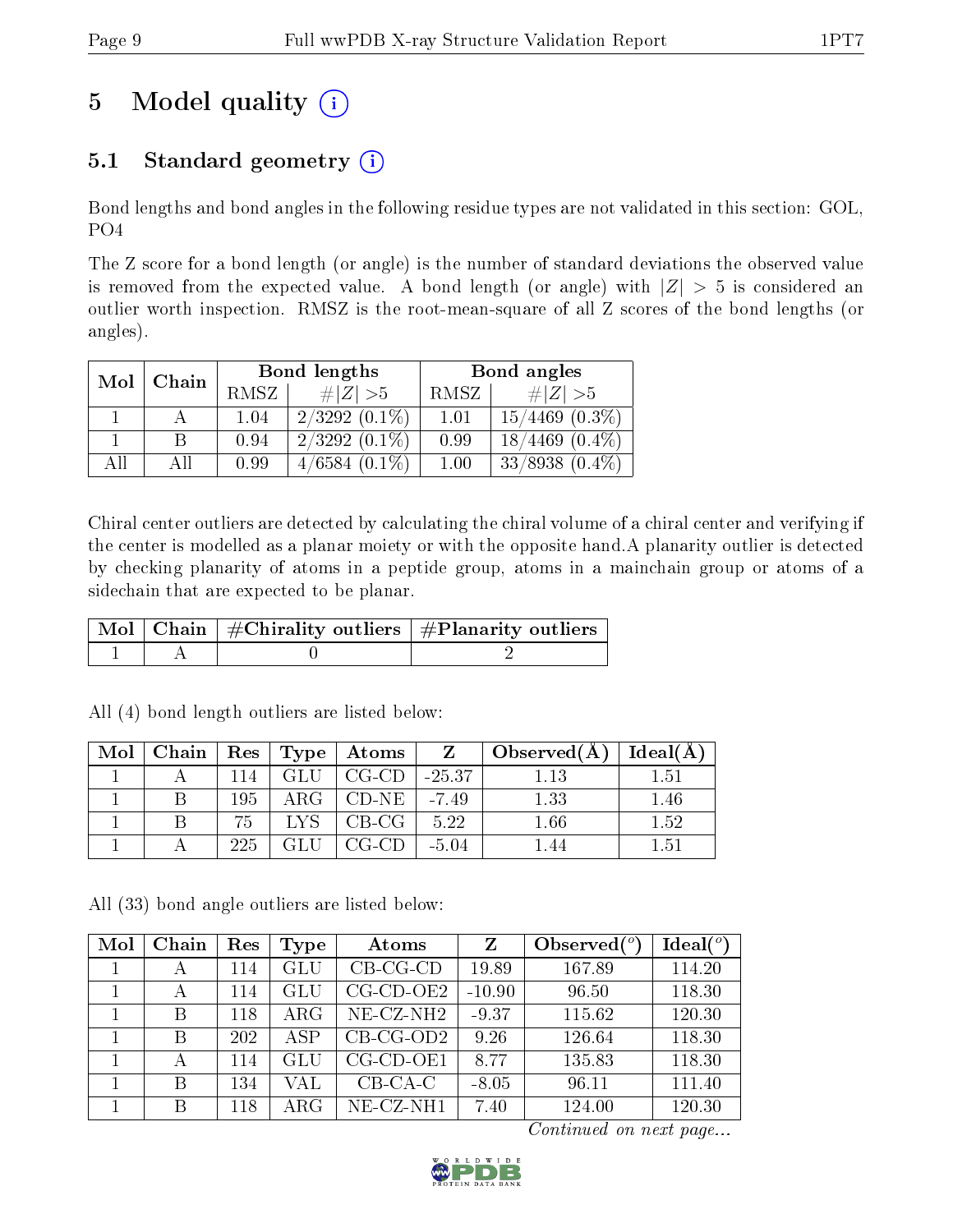| Mol            | Chain            | Res | <b>Type</b>             | Atoms                          | $\mathbf{Z}$ | Observed $(°)$ | Ideal $(°)$ |
|----------------|------------------|-----|-------------------------|--------------------------------|--------------|----------------|-------------|
| $\mathbf{1}$   | B                | 137 | LYS.                    | $\overline{\text{CD-CE-NZ}}$   | 6.64         | 126.98         | 111.70      |
| $\mathbf{1}$   | $\mathbf{B}$     | 219 | ASP                     | $CB$ -CG-OD2                   | 6.57         | 124.21         | 118.30      |
| $\overline{1}$ | $\boldsymbol{B}$ | 217 | $\rm{ARG}$              | $NE$ -CZ-NH <sub>2</sub>       | $-6.51$      | 117.04         | 120.30      |
| $\mathbf{1}$   | $\bf{A}$         | 241 | ARG                     | $\overline{\rm NE}$ -CZ-NH2    | 6.25         | 123.42         | 120.30      |
| $\overline{1}$ | $\boldsymbol{A}$ | 307 | <b>ASP</b>              | $CB-CG-OD2$                    | 6.05         | 123.74         | 118.30      |
| $\mathbf{1}$   | A                | 54  | ASP                     | $CB$ -CG-OD2                   | $6.02\,$     | 123.72         | 118.30      |
| $\mathbf{1}$   | $\boldsymbol{B}$ | 54  | <b>ASP</b>              | $CB$ -CG-OD2                   | 5.94         | 123.64         | 118.30      |
| $\mathbf{1}$   | $\, {\bf B}$     | 32  | ASP                     | $CB-CG-OD2$                    | 5.92         | 123.63         | 118.30      |
| $\mathbf{1}$   | A                | 46  | $\rm{ARG}$              | NE-CZ-NH1                      | 5.91         | 123.25         | 120.30      |
| $\overline{1}$ | А                | 192 | $\overline{\text{ARG}}$ | $CG$ - $CD$ - $NE$             | 5.82         | 124.02         | 111.80      |
| $\mathbf{1}$   | $\bf{A}$         | 405 | ASP                     | $CB-CG-OD1$                    | 5.78         | 123.50         | 118.30      |
| $\overline{1}$ | $\mathbf{B}$     | 83  | <b>MET</b>              | $CG-SD-CE$                     | 5.71         | 109.33         | 100.20      |
| $\overline{1}$ | $\overline{B}$   | 341 | <b>MET</b>              | $CG-SD-CE$                     | 5.67         | 109.27         | 100.20      |
| $\overline{1}$ | $\mathbf{B}$     | 320 | <b>ASP</b>              | $CB$ -CG-OD2                   | 5.66         | 123.39         | 118.30      |
| $\overline{1}$ | $\boldsymbol{B}$ | 413 | <b>ASN</b>              | $CB-CA-C$                      | $-5.57$      | 99.27          | 110.40      |
| $\mathbf{1}$   | $\bf{A}$         | 32  | ASP                     | $CB-CG-OD2$                    | 5.45         | 123.20         | 118.30      |
| $\mathbf{1}$   | А                | 128 | $\overline{\text{ASP}}$ | $CB$ -CG-OD2                   | 5.43         | 123.18         | 118.30      |
| $\mathbf{1}$   | $\boldsymbol{A}$ | 225 | <b>GLU</b>              | $CB-CG-CD$                     | 5.40         | 128.77         | 114.20      |
| $\mathbf{1}$   | $\bf{A}$         | 389 | <b>LEU</b>              | $\overline{\text{CB}}$ -CG-CD2 | 5.35         | 120.10         | 111.00      |
| $\overline{1}$ | $\boldsymbol{B}$ | 56  | <b>ASP</b>              | $CB-CG-OD2$                    | 5.29         | 123.06         | 118.30      |
| $\overline{1}$ | $\boldsymbol{B}$ | 217 | $\rm{ARG}$              | NE-CZ-NH1                      | 5.24         | 122.92         | 120.30      |
| $\overline{1}$ | $\bf{A}$         | 410 | <b>MET</b>              | $CG-SD-CE$                     | $-5.24$      | 91.81          | 100.20      |
| $\mathbf{1}$   | B                | 91  | <b>ASP</b>              | $CB$ -CG-OD2                   | $5.10\,$     | 122.89         | 118.30      |
| $\mathbf{1}$   | $\boldsymbol{B}$ | 103 | $\overline{\text{ASP}}$ | $CB-CG-OD2$                    | 5.09         | 122.89         | 118.30      |
| $\mathbf{1}$   | B                | 209 | $\rm{ARG}$              | NE-CZ-NH1                      | $-5.08$      | 117.76         | 120.30      |
| $\mathbf{1}$   | $\bf{A}$         | 161 | <b>LEU</b>              | $CB-CG-CD1$                    | 5.03         | $119.55\,$     | 111.00      |

There are no chirality outliers.

All (2) planarity outliers are listed below:

|  |     |      | Mol   Chain   Res   Type   Group |
|--|-----|------|----------------------------------|
|  | 114 | -GLU | Sidechain                        |
|  | 192 | ARG  | Sidechain                        |

### 5.2 Too-close contacts (i)

In the following table, the Non-H and H(model) columns list the number of non-hydrogen atoms and hydrogen atoms in the chain respectively. The H(added) column lists the number of hydrogen atoms added and optimized by MolProbity. The Clashes column lists the number of clashes within the asymmetric unit, whereas Symm-Clashes lists symmetry related clashes.

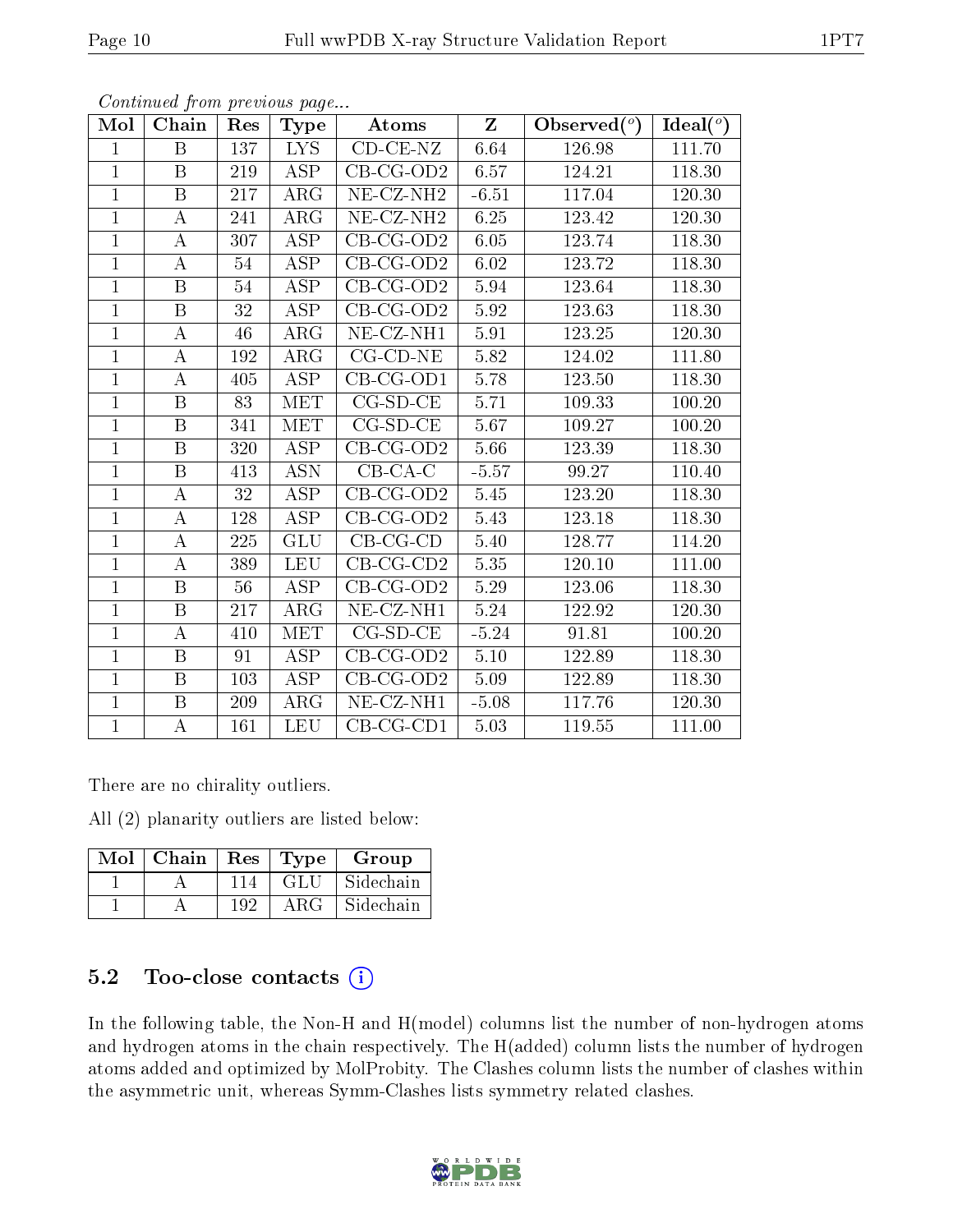| Mol |           |      | Chain   Non-H   $H (model)$ | H(added) |    | $Clashes$   Symm-Clashes |
|-----|-----------|------|-----------------------------|----------|----|--------------------------|
|     | $\forall$ | 3216 |                             | 3159     | 39 |                          |
|     | В         | 3216 |                             | 3159     | 56 |                          |
| 2   |           | 20   |                             |          |    |                          |
| റ   | В         | 20   |                             |          |    |                          |
| ച   | А         |      |                             |          |    |                          |
| ົ   | R         |      |                             |          |    |                          |
|     |           | 279  |                             |          |    |                          |
|     | R         | 261  |                             |          |    |                          |
|     | Αll       | 7024 |                             | 6333     | 88 |                          |

The all-atom clashscore is defined as the number of clashes found per 1000 atoms (including hydrogen atoms). The all-atom clashscore for this structure is 7.

All (88) close contacts within the same asymmetric unit are listed below, sorted by their clash magnitude.

| $\boldsymbol{\mathrm{Atom}\text{-}1}$ | Atom-2                       | Interatomic       | Clash         |
|---------------------------------------|------------------------------|-------------------|---------------|
|                                       |                              | distance $(A)$    | overlap $(A)$ |
| 1: A: 137: LYS: HG2                   | 4: A:972: HOH:O              | 1.58              | 1.03          |
| 1: A:175:HIS:HE1                      | 1: A:206: ASN:HD22           | 1.19              | 0.89          |
| $1:B:229:GLN:\overline{H}$            | 1:B:229:GLN:HE21             | 1.26              | 0.82          |
| 1:B:323:GLU:OE1                       | 4:B:836:HOH:O                | 2.01              | 0.78          |
| 1:B:66:ASN:HD21                       | 1: B: 384: LYS: H            | 1.32              | 0.78          |
| 1:A:368:LEU:H                         | 1:B:216:GLN:HE22             | 1.33              | 0.76          |
| 1: A:276: ASN:HD21                    | 1:A:279:ASN:HD22             | 1.31              | 0.76          |
| 1: A:216: GLN: HE22                   | 1:B:368:LEU:H                | 1.31              | 0.75          |
| 2: A: 602: PO4: O4                    | 2: A:605:PO4:O1              | $\overline{2.07}$ | 0.72          |
| 1:A:273:GLN:HE22                      | 1:A:275:GLN:NE2              | 1.86              | 0.72          |
| 1: A: 188: GLU: OE1                   | 1: B: 188: GLU: OE2          | 2.08              | 0.72          |
| 1:B:319:ILE:CD1                       | 1:B:324:ALA:HB2              | 2.19              | 0.71          |
| 1:A:154:GLY:HA2                       | 1:B:161:LEU:HD21             | 1.73              | 0.71          |
| 1:A:276:ASN:ND2                       | 1: A:279: ASN:HD22           | 1.90              | 0.69          |
| 1:B:319:ILE:HD13                      | 1:B:324:ALA:HB2              | 1.75              | 0.69          |
| 1:B:83:MET:HE3                        | 1:B:105:MET:SD               | 2.34              | 0.68          |
| 1: B:286: LYS:NZ                      | 1:B:311:GLU:OE1              | 2.27              | 0.67          |
| 1:A:73:ASN:HD22                       | 1:A:73:ASN:C                 | 1.98              | 0.66          |
| 1:B:83:MET:CE                         | 1:B:105:MET:SD               | 2.84              | 0.66          |
| 1:B:66:ASN:ND2                        | 1:B:384:LYS:H                | 1.93              | 0.65          |
| 1:B:229:GLN:H                         | 1:B:229:GLN:NE2              | $\overline{1.93}$ | 0.64          |
| 1:A:216:GLN:NE2                       | 1:B:368:LEU:H                | 1.96              | 0.63          |
| 1:B:38:ARG:HB3                        | 1:B:41:VAL:HG13              | 1.79              | 0.63          |
| $1:A:175:\overline{\text{HIS:CE1}}$   | 1:A:206:ASN:HD22             | 2.10              | 0.61          |
| 1:A:175:HIS:HE1                       | 1: A:206: ASN:ND2            | 1.96              | 0.60          |
| 1: A:69:SER:H                         | $1:A:392:\overline{HIS:HD2}$ | 1.49              | 0.60          |

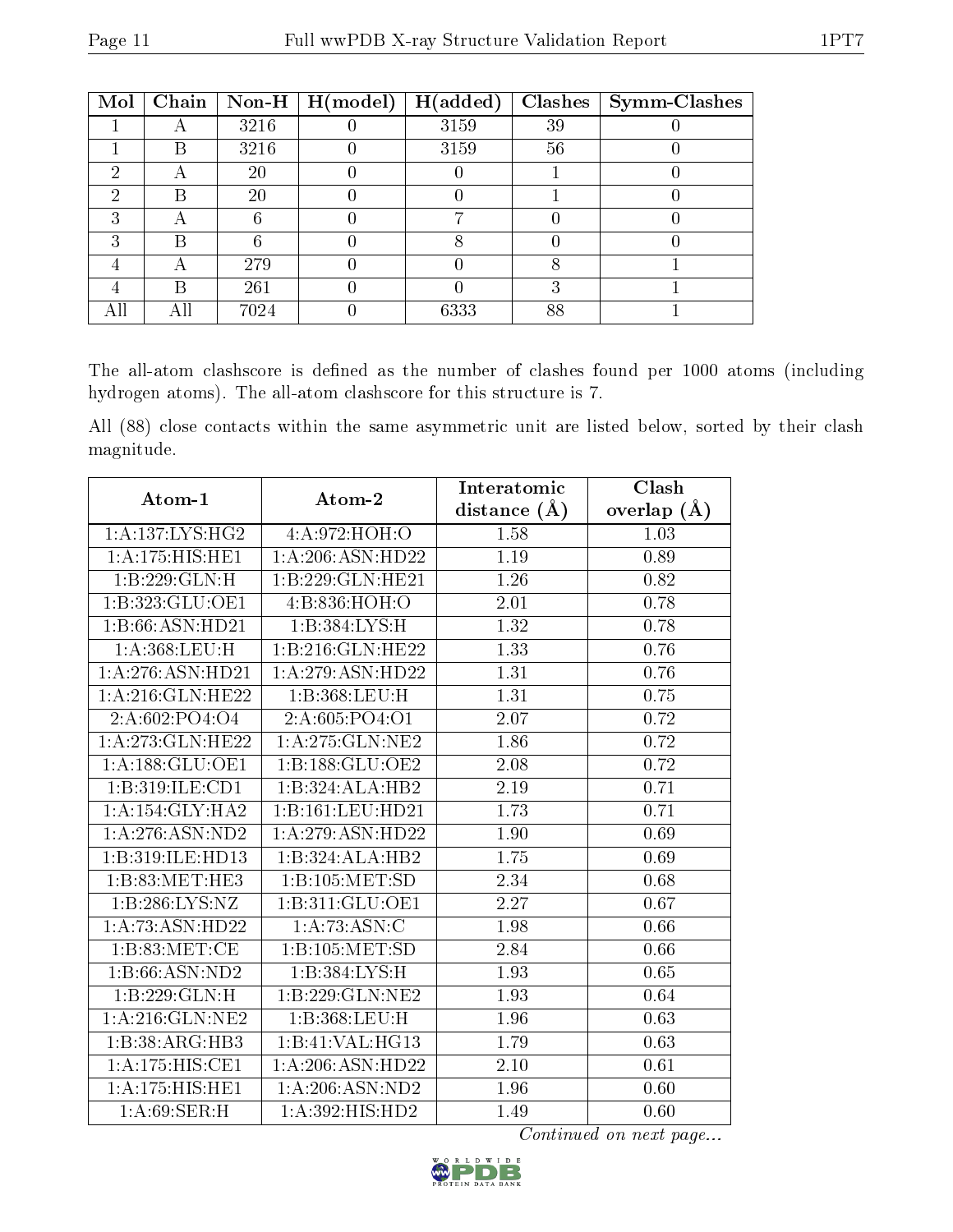| Commaca jibin previous page  |                     | Interatomic    | Clash         |
|------------------------------|---------------------|----------------|---------------|
| Atom-1                       | Atom-2              | distance $(A)$ | overlap $(A)$ |
| 1:A:274:GLU:CD               | 4:A:856:HOH:O       | 2.39           | 0.60          |
| 1:B:69:SER:H                 | 1:B:392:HIS:HD2     | 1.48           | 0.59          |
| 1:B:98:HIS:NE2               | 1:B:137:LYS:HD3     | 2.19           | 0.58          |
| 1:A:368:LEU:H                | 1: B: 216: GLN: NE2 | 2.01           | 0.57          |
| 1:B:69:SER:H                 | 1: B: 392: HIS: CD2 | 2.23           | 0.56          |
| 1: A: 11: LEU: HD21          | 4: A:844:HOH:O      | 2.05           | 0.56          |
| 1:B:273:GLN:HE22             | 1:B:275:GLN:HB2     | 1.71           | 0.56          |
| 1:B:70:ILE:HG13              | 1:B:393:THR:HG23    | 1.88           | 0.56          |
| 1:B:74:THR:HG21              | 1: B:83:MET:CE      | 2.36           | 0.55          |
| 1: A:70: ILE: HG22           | 1: A: 393: THR: HA  | 1.88           | 0.54          |
| 1:B:360:GLU:OE1              | 1:B:366:LYS:NZ      | 2.40           | 0.54          |
| 1: B:15: GLY:H               | 1:B:96:ASN:HD21     | 1.56           | 0.54          |
| 1: A:83:MET:HE2              | 1: A:83:MET:HA      | 1.89           | 0.54          |
| 1:B:206:ASN:ND2              | 1:B:209:ARG:HH11    | 2.06           | 0.54          |
| 1:B:78:GLU:OE1               | 1:B:413:ASN:ND2     | 2.41           | 0.54          |
| 1:B:83:MET:HE1               | 1:B:105:MET:SD      | 2.49           | 0.53          |
| 1:B:65:SER:HB3               | 1:B:66:ASN:HD22     | 1.74           | $0.52\,$      |
| 1: A:69:SER:H                | 1:A:392:HIS:CD2     | 2.27           | 0.52          |
| 1:B:175:HIS:HEL              | 1:B:206:ASN:OD1     | 1.93           | 0.51          |
| 1: A:215: GLN: HE21          | 1:B:341:MET:HB2     | 1.76           | 0.50          |
| 1:B:11:EU:HG                 | 1:B:90:ALA:HB2      | 1.93           | 0.50          |
| 1:B:215:GLN:HE22             | 1:B:238:ALA:HA      | 1.76           | 0.49          |
| 1:B:260:TRP:HA               | 1:B:266:ALA:HB3     | 1.94           | 0.49          |
| 1:B:74:THR:HG21              | 1: B:83:MET:HE3     | 1.95           | 0.49          |
| 2:B:603:PO4:O2               | 2:B:606:PO4:O1      | 2.31           | 0.47          |
| 1: A:341: MET:HB2            | 1:B:215:GLN:HE21    | 1.80           | 0.47          |
| 1: A: 137: LYS: NZ           | 4:A:972:HOH:O       | 2.37           | 0.47          |
| 1: A: 167: LEU: HD21         | 1:B:167:LEU:HD21    | 1.97           | 0.47          |
| 1:B:100:GLY:O                | 1:B:104:HIS:ND1     | 2.49           | 0.46          |
| 1:A:13:PHE:HZ                | 1: A:83:MET:SD      | 2.39           | 0.46          |
| 1:B:11:EU:HG                 | 1:B:90:ALA:CB       | 2.46           | 0.45          |
| 1: A:9: LYS: HD2             | 1: A:89: GLU:O      | 2.17           | $0.45\,$      |
| 1:B:206:ASN:HD21             | 1:B:209:ARG:HH11    | 1.63           | 0.45          |
| 1:B:11:LEU:HD11              | 1: B:86: LEU: C     | 2.37           | 0.45          |
| 1: A:89: GLU:HG3             | 4: A:844:HOH:O      | 2.17           | 0.45          |
| 1:B:273:GLN:NE2              | 1:B:275:GLN:H       | 2.15           | 0.45          |
| 1: A: 137: LYS: CE           | 4: A:972: HOH:O     | 2.64           | 0.44          |
| 1:B:37:GLU:HB3               | 1:B:42:GLY:HA2      | 1.99           | 0.44          |
| 1: A:215: GLN: HE22          | 1:A:238:ALA:HA      | 1.83           | 0.44          |
| 1:B:74:THR:HG21              | 1:B:83:MET:HE2      | 1.99           | 0.44          |
| $1:B:392:HIS:\overline{HE1}$ | 4:B:951:HOH:O       | 2.00           | 0.44          |

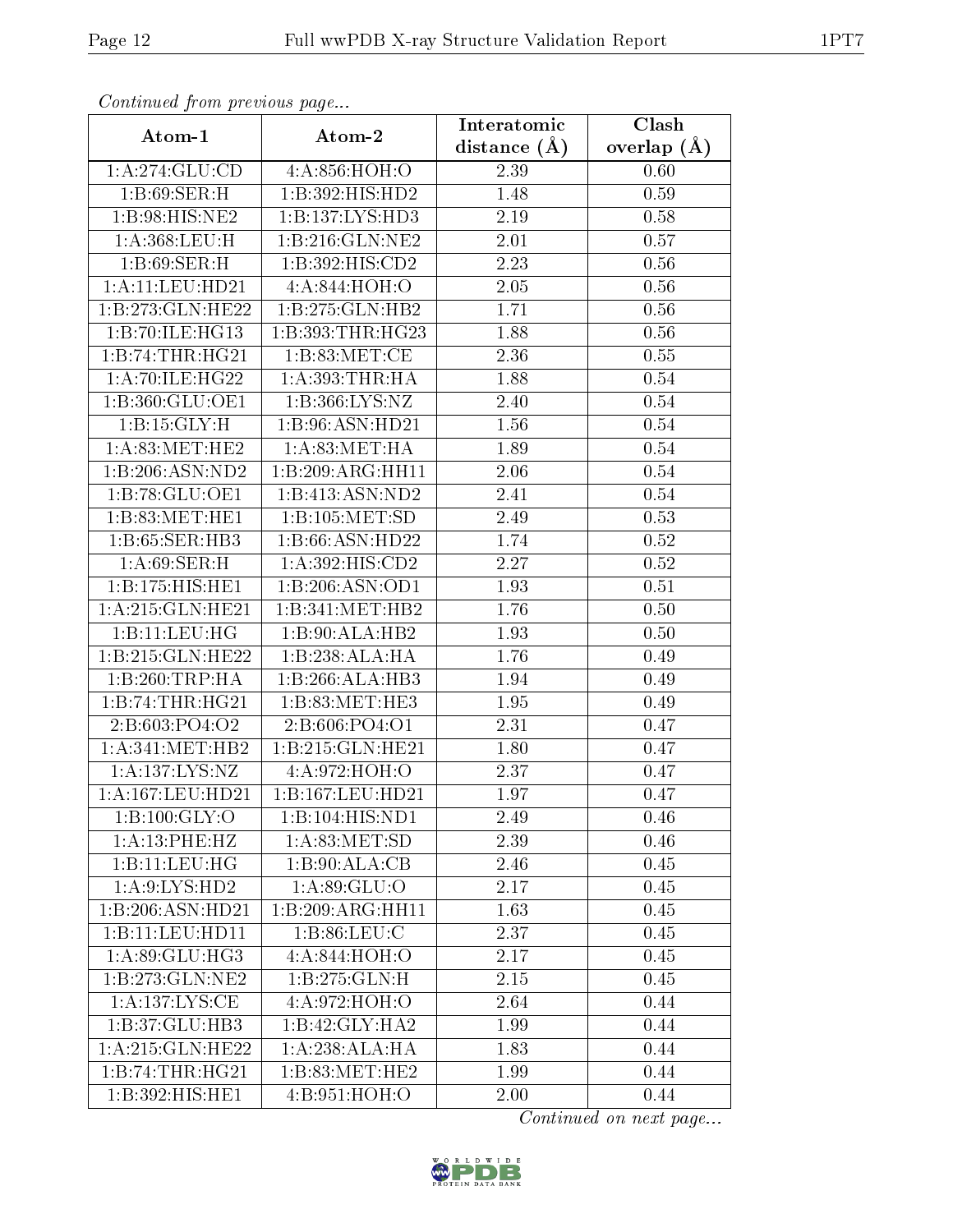|                     |                              | Interatomic      | Clash         |
|---------------------|------------------------------|------------------|---------------|
| Atom-1              | Atom-2                       | distance $(\AA)$ | overlap $(A)$ |
| 1:B:195:ARG:HD3     | 4:B:955:HOH:O                | 2.17             | 0.44          |
| 1:B:210:VAL:O       | 1:B:213:ARG:HB3              | 2.17             | 0.43          |
| 1:B:13:PHE:CZ       | 1:B:83:MET:HE2               | 2.54             | 0.43          |
| 1:A:73:ASN:HD21     | 1:A:75:LYS:HB2               | 1.83             | 0.43          |
| 1: A:35: LYS: HE2   | 1: A:60:PHE:HE2              | 1.84             | 0.42          |
| 1: A: 11: LEU: HG   | 1:A:90:ALA:HB2               | 2.01             | 0.42          |
| 1:B:215:GLN:HE22    | 1:B:239:VAL:H                | 1.67             | 0.42          |
| 1:B:124:ILE:HG13    | 1:B:176:LEU:HD22             | 2.00             | 0.42          |
| 1:A:68:ARG:HA       | 1:A:392:HIS:CD2              | 2.54             | 0.41          |
| 1: A:215: GLN: HE22 | 1:A:239:VAL:H                | 1.67             | 0.41          |
| 1:B:103:ASP:OD1     | 1:B:108:THR:HA               | 2.20             | 0.41          |
| 1:B:256:LYS:HE2     | 1:B:260:TRP:CZ3              | 2.55             | 0.41          |
| 1:B:17:GLN:HG3      | 1:B:63:LEU:HD11              | 2.01             | 0.41          |
| 1:B:68:ARG:HA       | 1: B:392: HIS: CD2           | 2.55             | 0.41          |
| 1: A:89: GLU:CG     | 4:A:844:HOH:O                | 2.68             | 0.41          |
| 1: A:73: ASN:ND2    | 1: A:73: ASN: C              | 2.69             | 0.41          |
| 1:B:257:CYS:SG      | 1:B:268:ILE:HG23             | 2.61             | 0.41          |
| 1: A:124: ILE: HG13 | 1: A:176:LEU:HD22            | 2.03             | 0.40          |
| 1: A:230:TYR:HA     | 1:A:231:PRO:HA               | 1.93             | 0.40          |
| 1:A:330:GLN:NE2     | 4: A:886:HOH:O               | 2.54             | 0.40          |
| 1:B:84:GLU:OE1      | $1: B:88:ARG:N\overline{H2}$ | 2.55             | 0.40          |

All (1) symmetry-related close contacts are listed below. The label for Atom-2 includes the symmetry operator and encoded unit-cell translations to be applied.

| Atom-1           | Atom-2               | Interatomic<br>distance $(A)$ | Clash<br>overlap $(A)$ |
|------------------|----------------------|-------------------------------|------------------------|
| 4: A:947: HOH: O | 4:1:959:HOH:O[2 554] | າ 19                          | 0.08                   |

### 5.3 Torsion angles (i)

#### 5.3.1 Protein backbone (i)

In the following table, the Percentiles column shows the percent Ramachandran outliers of the chain as a percentile score with respect to all X-ray entries followed by that with respect to entries of similar resolution.

The Analysed column shows the number of residues for which the backbone conformation was analysed, and the total number of residues.

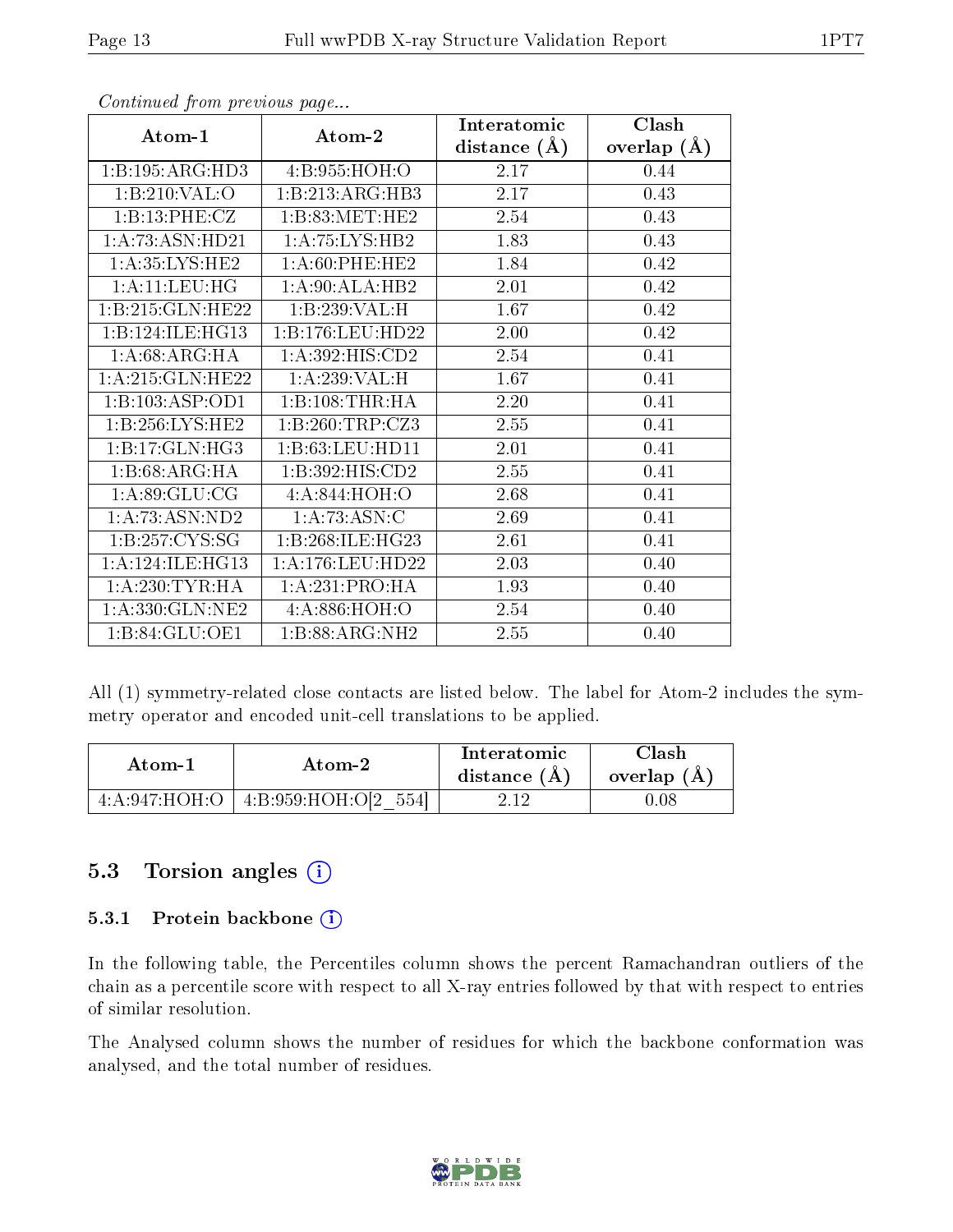| Mol | Chain | Analysed                      | Favoured    | $\mid$ Allowed $\mid$ Outliers $\mid$ |          | $\mid$ Percentiles |
|-----|-------|-------------------------------|-------------|---------------------------------------|----------|--------------------|
|     |       | $413/437(94\%)$               | $406(98\%)$ | 6 $(2\%)$                             | $1(0\%)$ | 33<br>47           |
|     |       | $413/437 (94\%)$   407 (98\%) |             | $5(1\%)$                              | $1(0\%)$ | 33<br>47           |
| All | All   | $826/874(94\%)$   813 (98\%)  |             | $11(1\%)$                             | $2(0\%)$ | 33<br>47           |

All (2) Ramachandran outliers are listed below:

| Mol | Chain | Res | Type |
|-----|-------|-----|------|
|     |       |     |      |
|     |       |     |      |

#### 5.3.2 Protein sidechains (i)

In the following table, the Percentiles column shows the percent sidechain outliers of the chain as a percentile score with respect to all X-ray entries followed by that with respect to entries of similar resolution.

The Analysed column shows the number of residues for which the sidechain conformation was analysed, and the total number of residues.

| Mol | Chain | Analysed        | Rotameric   Outliers |           | Percentiles        |
|-----|-------|-----------------|----------------------|-----------|--------------------|
|     |       | $341/361(94\%)$ | 329 $(96\%)$         | 12(4%)    | $^{\circ}36$<br>21 |
|     |       | $341/361(94\%)$ | 329 $(96\%)$         | 12(4%)    | 21<br>36           |
| All | All   | $682/722(94\%)$ | 658 (96%)            | 24 $(4%)$ | 21<br>36           |

All (24) residues with a non-rotameric sidechain are listed below:

| Mol            | Chain              | Res | <b>Type</b>          |
|----------------|--------------------|-----|----------------------|
| $\mathbf{1}$   | A                  | 59  | <b>TYR</b>           |
| $\mathbf{1}$   | $\overline{A}$     | 73  | <b>ASN</b>           |
| $\mathbf{1}$   | $\bf{A}$           | 98  | <b>HIS</b>           |
| $\overline{1}$ | $\overline{A}$     | 114 | GLU                  |
| $\overline{1}$ | $\overline{\rm A}$ | 129 | $\operatorname{GLU}$ |
| $\mathbf{1}$   | $\overline{A}$     | 137 | <b>LYS</b>           |
| $\overline{1}$ | $\overline{A}$     | 161 | LEU                  |
| $\overline{1}$ | $\overline{\rm A}$ | 288 | GLU                  |
| $\overline{1}$ | $\boldsymbol{A}$   | 304 | HIS                  |
| $\mathbf{1}$   | $\overline{\rm A}$ | 374 | <b>MET</b>           |
| $\overline{1}$ | $\boldsymbol{A}$   | 389 | LEU                  |
| $\mathbf{1}$   | $\overline{A}$     | 411 | <b>LYS</b>           |
| $\mathbf{1}$   | В                  | 41  | VAL                  |
| 1              | R                  | 59  | $_{\rm TYR}$         |

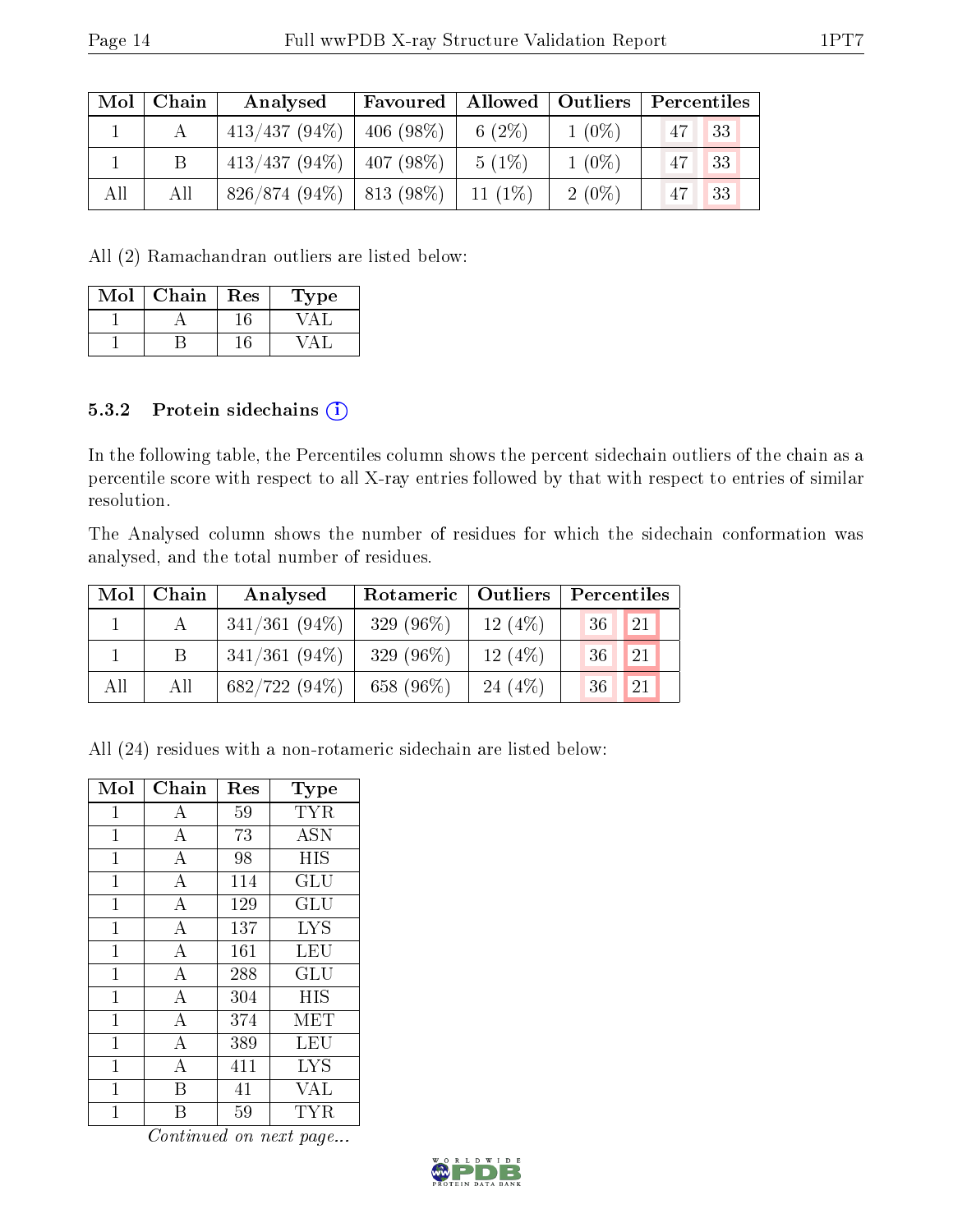| Mol          | Chain | Res | <b>Type</b>       |
|--------------|-------|-----|-------------------|
| $\mathbf{1}$ | Β     | 73  | <b>ASN</b>        |
| 1            | В     | 75  | <b>LYS</b>        |
| $\mathbf 1$  | B     | 96  | $\overline{A}$ SN |
| $\mathbf{1}$ | В     | 118 | $\rm{ARG}$        |
| 1            | В     | 134 | VAL               |
| $\mathbf 1$  | В     | 229 | <b>GLN</b>        |
| $\mathbf{1}$ | В     | 273 | <b>GLN</b>        |
| $\mathbf 1$  | В     | 286 | <b>LYS</b>        |
| 1            | В     | 319 | ILE               |
| 1            |       | 404 | ASP               |

Some sidechains can be flipped to improve hydrogen bonding and reduce clashes. All (25) such sidechains are listed below:

| Mol            | Chain                   | Res              | Type                      |
|----------------|-------------------------|------------------|---------------------------|
| $\mathbf{1}$   | $\boldsymbol{A}$        | 73               | <b>ASN</b>                |
| $\overline{1}$ | $\overline{A}$          | $\overline{175}$ | $\overline{HIS}$          |
| $\overline{1}$ | $\overline{A}$          | 215              | $\rm G\overline{LN}$      |
| $\overline{1}$ | $\overline{A}$          | 216              | $\widehat{{\rm GLN}}$     |
| $\overline{1}$ | $\overline{A}$          | 275              | $\overline{\text{GLN}}$   |
| $\mathbf{1}$   | $\overline{A}$          | 276              | <b>ASN</b>                |
| $\mathbf{1}$   | $\overline{A}$          | 302              | $\overline{\text{GLN}}$   |
| $\overline{1}$ | $\overline{A}$          | 330              | <b>GLN</b>                |
| $\overline{1}$ | $\overline{A}$          | 352              | $\overline{\text{GLN}}$   |
| $\overline{1}$ | $\overline{A}$          | 392              | <b>HIS</b>                |
| $\overline{1}$ | $\overline{A}$          | 398              | $\overline{\text{GLN}}$   |
| $\overline{1}$ | $\overline{\mathrm{B}}$ | 64               | <b>ASN</b>                |
| $\overline{1}$ | $\overline{\mathrm{B}}$ | 66               | <b>ASN</b>                |
| $\overline{1}$ | $\overline{\mathrm{B}}$ | $\overline{73}$  | $\overline{\mathrm{ASN}}$ |
| $\overline{1}$ | $\, {\bf B}$            | 96               | <b>ASN</b>                |
| $\overline{1}$ | $\boldsymbol{B}$        | 111              | $\overline{\mathrm{HIS}}$ |
| $\overline{1}$ | $\overline{\mathrm{B}}$ | $\overline{175}$ | <b>HIS</b>                |
| $\overline{1}$ | $\overline{\mathrm{B}}$ | 206              | <b>ASN</b>                |
| $\overline{1}$ | $\overline{\mathrm{B}}$ | 215              | $\overline{\text{GLN}}$   |
| $\overline{1}$ | $\overline{\mathrm{B}}$ | 216              | $\rm G\overline{LN}$      |
| $\overline{1}$ | $\overline{\mathrm{B}}$ | 229              | $\overline{\text{GLN}}$   |
| $\mathbf{1}$   | Β                       | 273              | <b>GLN</b>                |
| $\mathbf{1}$   | Β                       | 302              | <b>GLN</b>                |
| $\overline{1}$ | $\overline{\mathrm{B}}$ | 392              | <b>HIS</b>                |
| $\overline{1}$ | $\overline{\rm B}$      | 398              | $\widetilde{{\rm GLN}}$   |

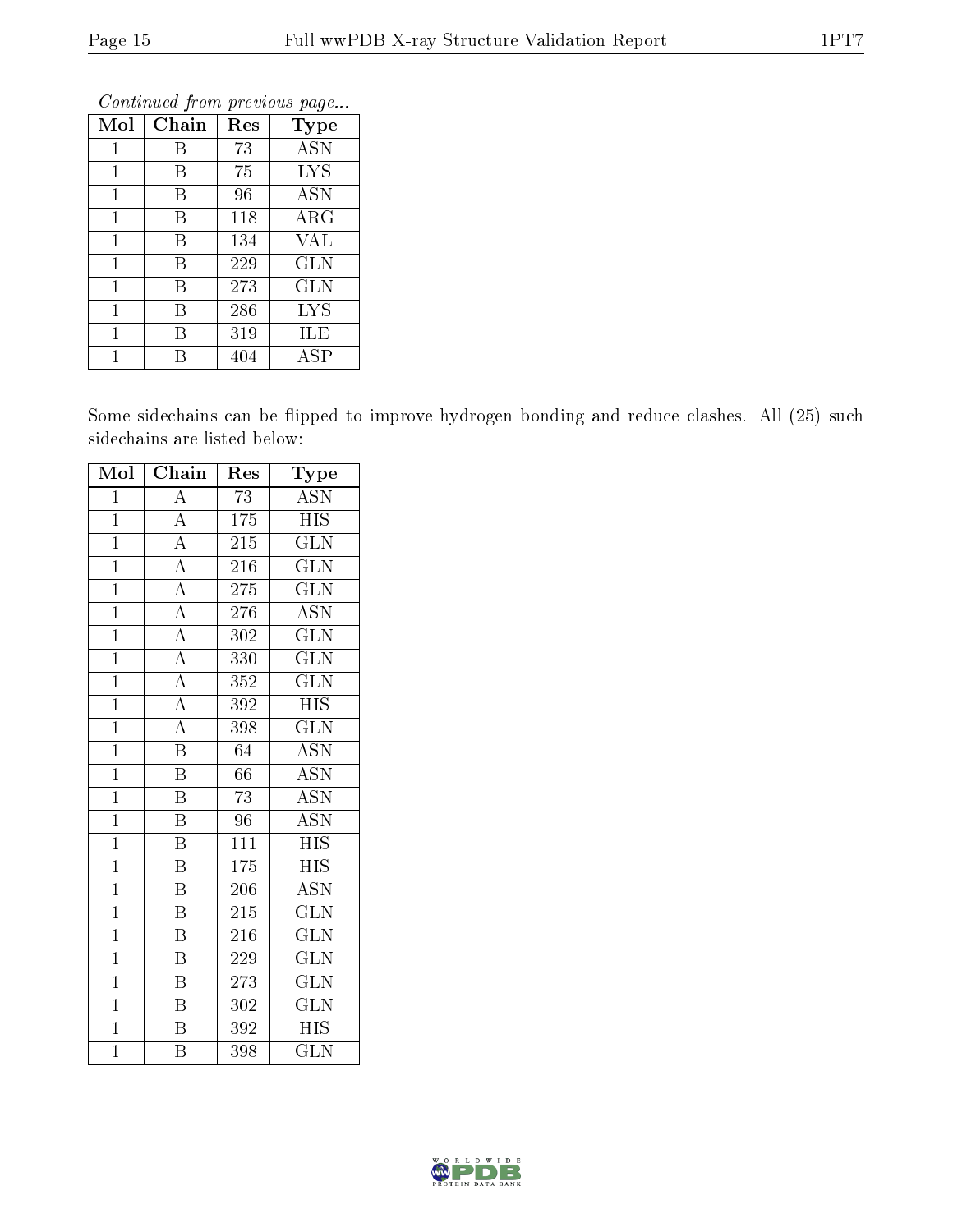#### $5.3.3$  RNA  $(i)$

There are no RNA molecules in this entry.

#### 5.4 Non-standard residues in protein, DNA, RNA chains (i)

There are no non-standard protein/DNA/RNA residues in this entry.

#### 5.5 Carbohydrates (i)

There are no carbohydrates in this entry.

#### 5.6 Ligand geometry  $(i)$

10 ligands are modelled in this entry.

In the following table, the Counts columns list the number of bonds (or angles) for which Mogul statistics could be retrieved, the number of bonds (or angles) that are observed in the model and the number of bonds (or angles) that are defined in the Chemical Component Dictionary. The Link column lists molecule types, if any, to which the group is linked. The Z score for a bond length (or angle) is the number of standard deviations the observed value is removed from the expected value. A bond length (or angle) with  $|Z| > 2$  is considered an outlier worth inspection. RMSZ is the root-mean-square of all Z scores of the bond lengths (or angles).

| Mol            | Type            | Chain        | Res | Link                         |        | <b>Bond lengths</b> |                      |        | Bond angles |                |
|----------------|-----------------|--------------|-----|------------------------------|--------|---------------------|----------------------|--------|-------------|----------------|
|                |                 |              |     |                              | Counts | RMSZ                | # $ Z  > 2$          | Counts | RMSZ        | #<br> Z >2     |
| $\overline{2}$ | PO <sub>4</sub> | B            | 604 | $\qquad \qquad \blacksquare$ | 4,4,4  | 1.47                | (25%)<br>$1^{\circ}$ | 6,6,6  | 1.69        | $1(16\%)$      |
| $\overline{2}$ | PO <sub>4</sub> | B            | 603 | ÷                            | 4,4,4  | 1.64                | 1(25%)               | 6,6,6  | 2.52        | $3(50\%)$      |
| $\overline{2}$ | PO <sub>4</sub> | B            | 608 | $\blacksquare$               | 4.4.4  | 0.72                | $\theta$             | 6,6,6  | 1.21        | $1(16\%)$      |
| 3              | GOL             | B            | 702 | $\overline{\phantom{a}}$     | 5,5,5  | 0.64                | $\overline{0}$       | 5,5,5  | 1.07        | $\overline{0}$ |
| $\overline{2}$ | PO <sub>4</sub> | А            | 602 | $\blacksquare$               | 4,4,4  | 1.70                | 1(25%)               | 6,6,6  | 2.46        | $3(50\%)$      |
| $\overline{2}$ | PO <sub>4</sub> | А            | 601 | ÷                            | 4,4,4  | 1.16                | 1(25%)               | 6,6,6  | 1.63        | 2(33%)         |
| $\overline{2}$ | PO <sub>4</sub> | A            | 605 | $\blacksquare$               | 4.4.4  | 0.81                | 0                    | 6,6,6  | 0.97        | $\theta$       |
| $\overline{2}$ | PO <sub>4</sub> | $\mathbf{A}$ | 607 | $\blacksquare$               | 4.4.4  | 0.43                | $\theta$             | 6,6,6  | 0.90        | $\overline{0}$ |
| 2              | PO <sub>4</sub> | B            | 606 | $\overline{\phantom{a}}$     | 4,4,4  | 1.01                | $\overline{0}$       | 6,6,6  | 0.78        | $\overline{0}$ |
| 3              | <b>GOL</b>      | А            | 701 | $\blacksquare$               | 5,5,5  | 1.02                | $\theta$             | 5,5,5  | 1.11        | $1(20\%)$      |

In the following table, the Chirals column lists the number of chiral outliers, the number of chiral centers analysed, the number of these observed in the model and the number defined in the Chemical Component Dictionary. Similar counts are reported in the Torsion and Rings columns. '-' means no outliers of that kind were identified.

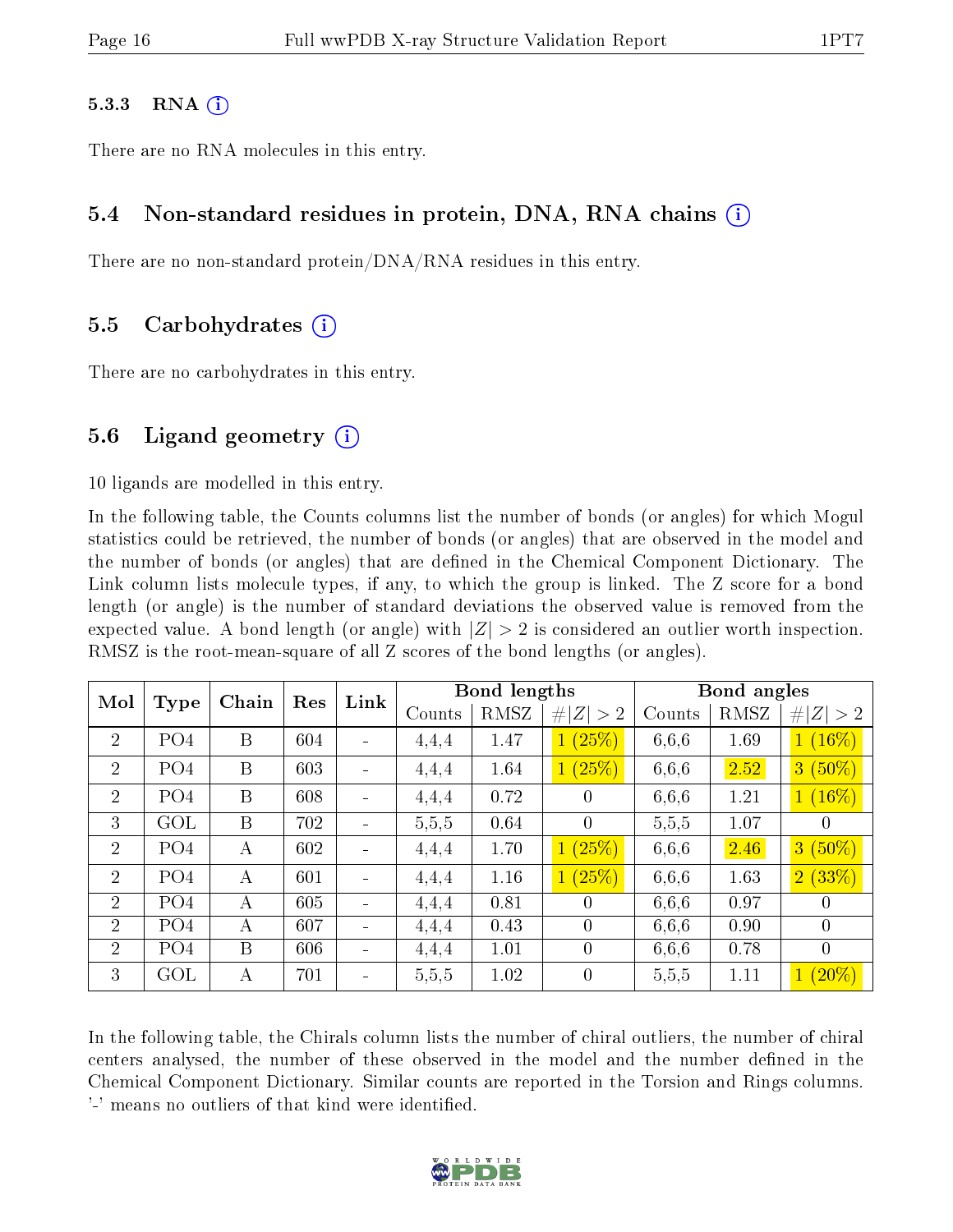|     |     |                          | Mol   Type   Chain   Res   Link   Chirals   Torsions   Rings |  |
|-----|-----|--------------------------|--------------------------------------------------------------|--|
| GOL | 702 | <b>Contract Contract</b> | 0/4/4/4                                                      |  |
| GOL | 701 | $\blacksquare$           | 0/4/4/4                                                      |  |

All (4) bond length outliers are listed below:

| Mol | Chain |     | $\mid$ $\mathrm{Res}\mid$ $\mathrm{Type}\mid$ | Atoms  | $\mathbf{Z}$ | Observed $(A)$ | Ideal(A) |
|-----|-------|-----|-----------------------------------------------|--------|--------------|----------------|----------|
|     |       | 602 | P()4                                          | $P-O4$ | $-2.89$      | 1.45           | - 54     |
|     |       | 603 |                                               | $P-O1$ | 2.59         | 1.56           | 1.50     |
|     |       | 604 |                                               | $P-O2$ | 2.22         | 1.61           | $1.54\,$ |
|     |       | 601 | PO4                                           | P-01   | 2.12         | 1.55           | $1.50\,$ |

All (11) bond angle outliers are listed below:

| Mol            | Chain | Res | <b>Type</b>     | Atoms      | Z       | Observed $(^\circ)$ | $Ideal(^o)$ |
|----------------|-------|-----|-----------------|------------|---------|---------------------|-------------|
| 2              | Β     | 603 | PO <sub>4</sub> | $O4-P-O3$  | 4.85    | 123.54              | 107.97      |
| $\overline{2}$ | А     | 602 | PO4             | $O4-P-O3$  | 4.71    | 123.09              | 107.97      |
| $\overline{2}$ | В     | 603 | PO <sub>4</sub> | $O2-P-O1$  | $-2.61$ | 101.33              | 110.89      |
| 2              | A     | 601 | PO4             | $O4-P-O1$  | $-2.42$ | 102.03              | 110.89      |
| $\overline{2}$ | A     | 602 | PO4             | $O3-P-O2$  | $-2.40$ | 100.26              | 107.97      |
| $\overline{2}$ | В     | 604 | PO4             | $O3-P-O2$  | 2.40    | 115.66              | 107.97      |
| 2              | A     | 601 | PO4             | $O2-P-O1$  | 2.38    | 119.60              | 110.89      |
| $\overline{2}$ | А     | 602 | PO <sub>4</sub> | $O2-P-O1$  | $-2.32$ | 102.41              | 110.89      |
| $\overline{2}$ | В     | 608 | PO <sub>4</sub> | $O4-P-O3$  | 2.24    | 115.16              | 107.97      |
| $\overline{2}$ | В     | 603 | PO <sub>4</sub> | $O4-P-O1$  | $-2.21$ | 102.81              | 110.89      |
| 3              | А     | 701 | GOL             | $C3-C2-C1$ | $-2.09$ | 103.59              | 111.70      |

There are no chirality outliers.

There are no torsion outliers.

There are no ring outliers.

4 monomers are involved in 2 short contacts:

|  |     |                             | Mol   Chain   Res   Type   Clashes   Symm-Clashes |
|--|-----|-----------------------------|---------------------------------------------------|
|  | 603 | P <sub>O</sub> <sub>4</sub> |                                                   |
|  | 602 | PO <sub>4</sub>             |                                                   |
|  | 605 | PO <sub>4</sub>             |                                                   |
|  | 606 | PO 4                        |                                                   |

## 5.7 [O](https://www.wwpdb.org/validation/2017/XrayValidationReportHelp#nonstandard_residues_and_ligands)ther polymers (i)

There are no such residues in this entry.

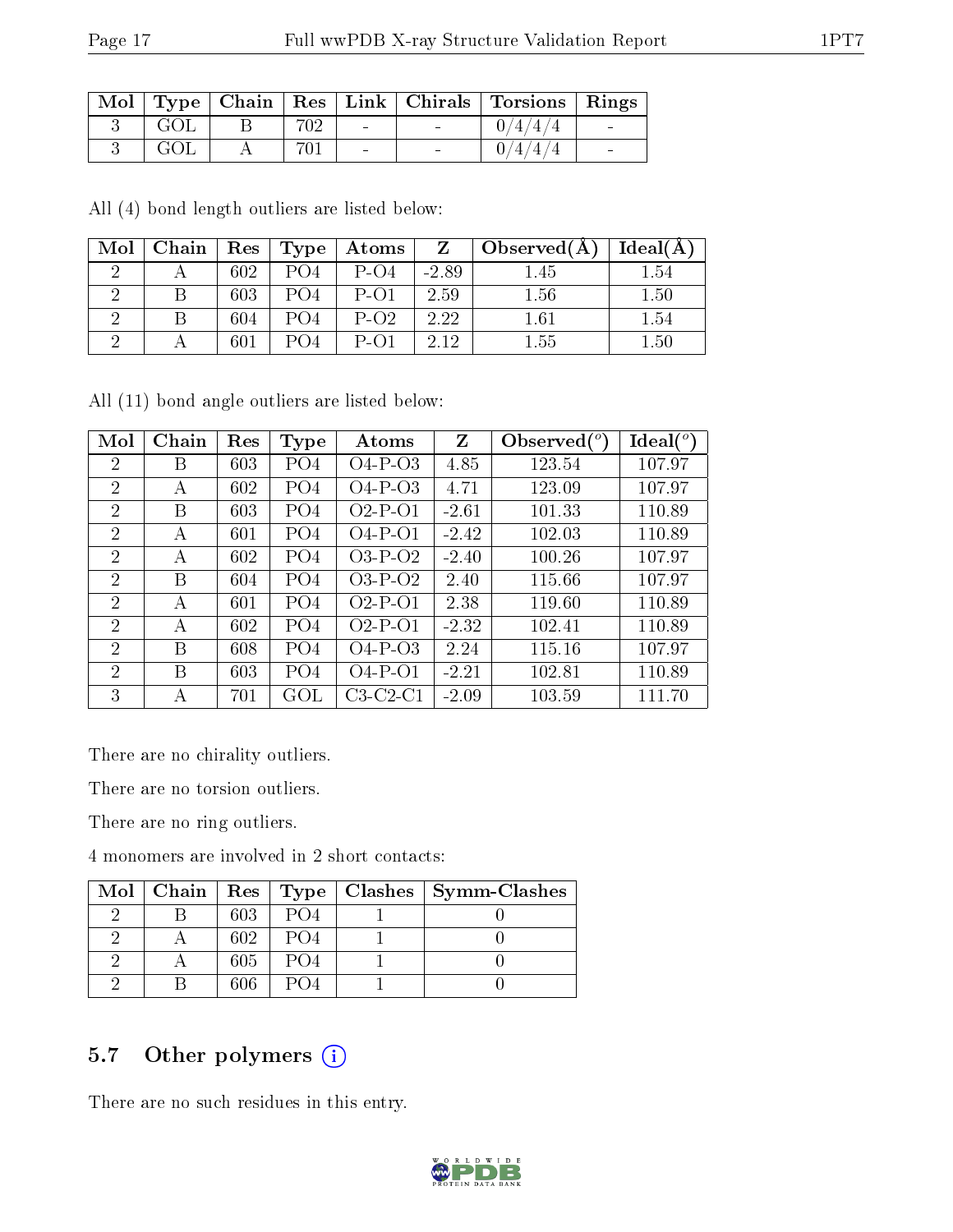# 5.8 Polymer linkage issues (i)

There are no chain breaks in this entry.

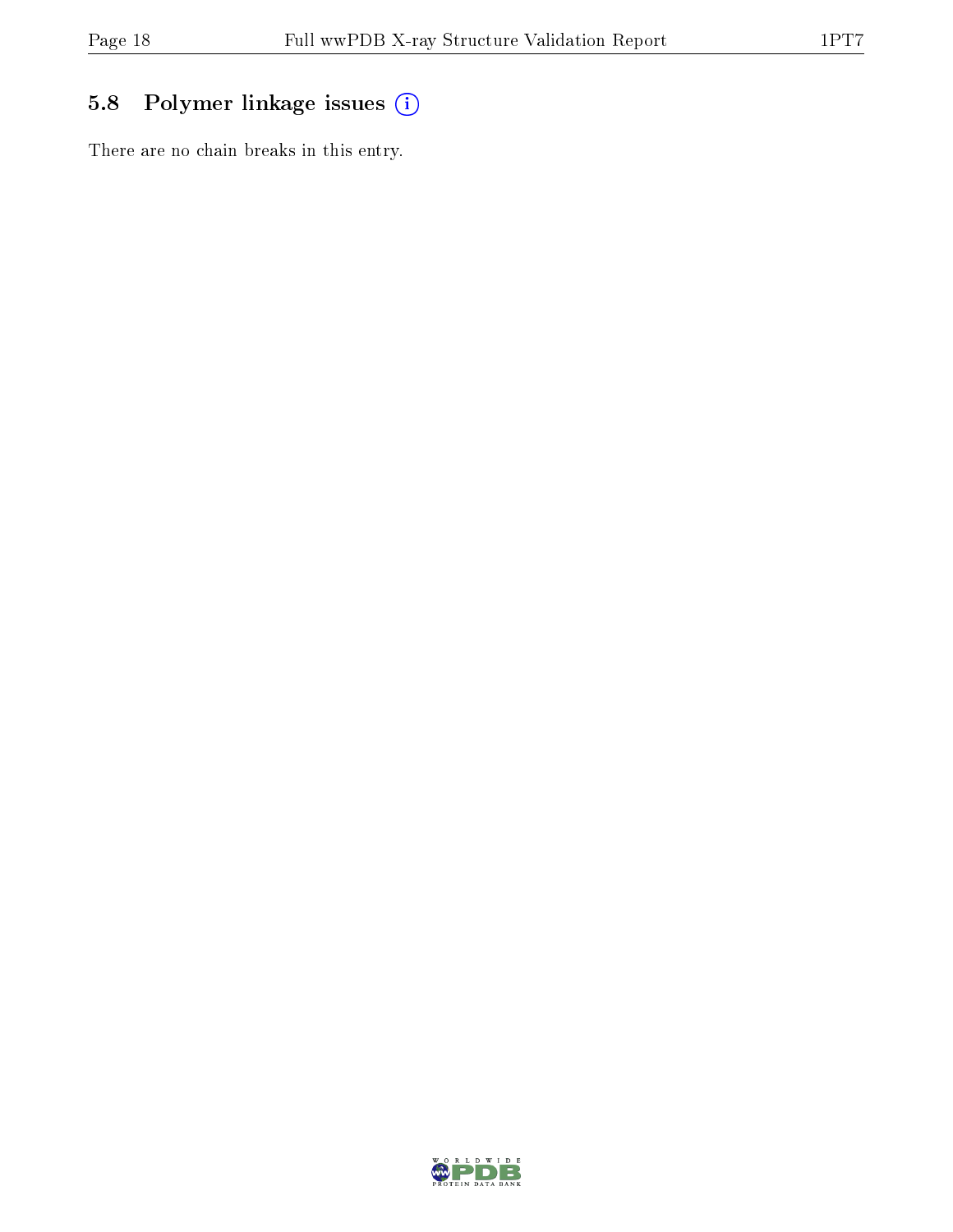# 6 Fit of model and data  $(i)$

### 6.1 Protein, DNA and RNA chains  $(i)$

In the following table, the column labelled  $#RSRZ> 2'$  contains the number (and percentage) of RSRZ outliers, followed by percent RSRZ outliers for the chain as percentile scores relative to all X-ray entries and entries of similar resolution. The OWAB column contains the minimum, median,  $95<sup>th</sup>$  percentile and maximum values of the occupancy-weighted average B-factor per residue. The column labelled ' $Q< 0.9$ ' lists the number of (and percentage) of residues with an average occupancy less than 0.9.

|     | Mol   Chain | Analysed         | ${ <\bf RSRZ> }$ | $\rm \#RSRZ{>}2$                                                                                                   | $\sqrt{\rm OWAB}(\rm \AA^2) \ \ \vert \ \ {\rm Q}\hspace{-0.05cm}<\hspace{-0.05cm}0.9$ |  |
|-----|-------------|------------------|------------------|--------------------------------------------------------------------------------------------------------------------|----------------------------------------------------------------------------------------|--|
|     |             | $ 415/437(94\%)$ | $-0.30$          | 6 (1%) $\boxed{75}$ $\boxed{72}$                                                                                   | 12, 20, 34, 41   24 (5%)                                                               |  |
|     |             | $415/437(94\%)$  | $-0.31$          | 6 (1\%) $\begin{array}{ c c c c c c c c } \hline 6 & 1\% & 75 & 72 & 12, 20, 33, 41 & 22 & 5\% \hline \end{array}$ |                                                                                        |  |
| All | All         | $830/874(94\%)$  | $-0.31$          | $12(1\%)$ 75 72 12, 20, 33, 41 46 (5%)                                                                             |                                                                                        |  |

All (12) RSRZ outliers are listed below:

| Mol          | Chain | $\operatorname{Res}% \left( \mathcal{N}\right) \equiv\operatorname{Res}(\mathcal{N}_{0},\mathcal{N}_{0})$ | Type       | <b>RSRZ</b> |
|--------------|-------|-----------------------------------------------------------------------------------------------------------|------------|-------------|
| 1            | В     | 104                                                                                                       | HIS        | 5.1         |
| 1            | A     | 100                                                                                                       | GLY        | 4.1         |
| 1            | В     | 98                                                                                                        | HIS        | 3.9         |
| 1            | A     | 99                                                                                                        | PRO        | 3.8         |
| $\mathbf{1}$ | В     | 135                                                                                                       | <b>ASN</b> | 3.0         |
| 1            | A     | 130                                                                                                       | <b>CYS</b> | 2.8         |
| 1            | А     | 134                                                                                                       | VAL        | 2.8         |
| 1            | В     | 99                                                                                                        | PRO        | 2.4         |
| 1            | В     | 414                                                                                                       | HIS        | 2.4         |
| 1            | R     | 100                                                                                                       | <b>GLY</b> | 2.4         |
| 1            | А     | 77                                                                                                        | ALA        | 2.2         |
| 1            |       | 104                                                                                                       | НIS        | 2.1         |

### 6.2 Non-standard residues in protein, DNA, RNA chains  $(i)$

There are no non-standard protein/DNA/RNA residues in this entry.

### 6.3 Carbohydrates  $(i)$

There are no carbohydrates in this entry.